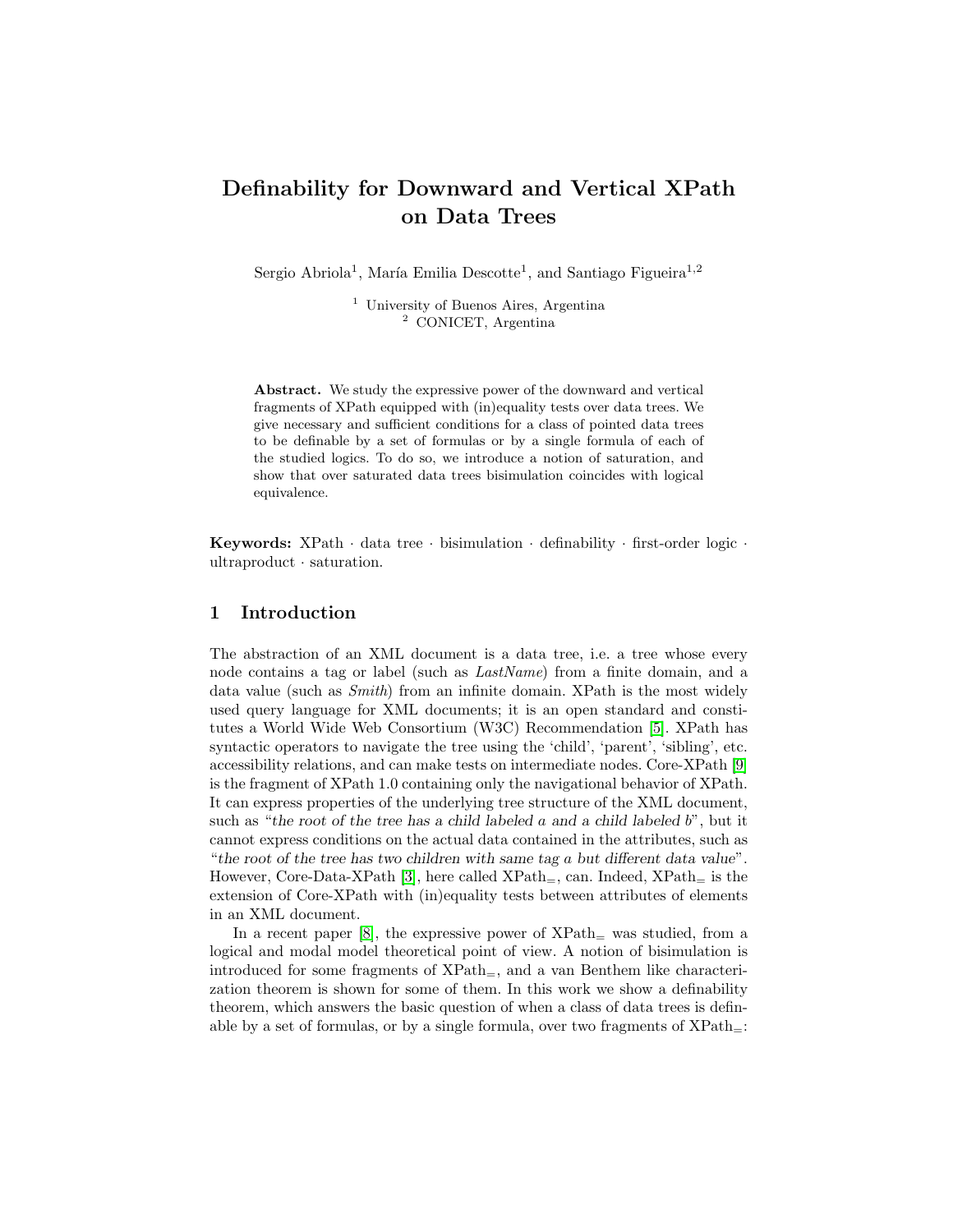the downward fragment (which only has the 'child' accessibility relation) and the vertical fragment (which has both 'child' and 'parent' axes).

Our main result is the analog of the classic first-order definability theorem (see, e.g.  $[4, \text{Cor. } 6.1.16]$  $[4, \text{Cor. } 6.1.16]$ ), which can be stated as follows:

A class of models K is definable by means of a set of first-order formulas if and only if  $K$  is closed under ultraproducts and isomorphisms, and the complement of  $K$  is closed under ultrapowers. Also  $K$  is definable by a single first-order formula if and only if both  $K$  and its complement are closed under ultraproducts and isomorphisms.

The above result was adapted to the context of many modal logics, where the notion of isomorphism is replaced by the weaker concept of bisimulation (the one which turns to be adequate for the chosen modal logic). Thus definability theorems were established for the basic modal logic [\[6\]](#page-14-5), for temporal logics with since and until operators [\[11\]](#page-14-6), for negation-free modal languages [\[12\]](#page-14-7), etc. A global counterpart was studied in [\[7\]](#page-14-8), and a general framework stating sufficient conditions for an arbitrary (modal) logic  $\mathcal L$  to verify it was given in [\[1\]](#page-14-9). One of those requirements is that the models of  $\mathcal L$  are closed under ultraproducts, which is true for the aforementioned logics, but not for  $XPath$ <sub>=</sub>: models of  $XPath$ <sub>=</sub> are data trees, which may not remain connected under ultraproducts. Hence one cannot expect to use that framework in this case.

Though we take as motivation the current relevance of XML documents (which of course are finite) and the logics for reasoning over them, we do not restrict ourselves to the finite case. Indeed, an infinite set of formulas may force all its data tree models to be infinite. Hence, since we aim at working with arbitrary sets of formulas, we must consider arbitrary (i.e. finite or infinite) data trees.

Our definability theorems for  $XPath<sub>+</sub>$  themselves are shown using rather known techniques. The main contribution, however, is to devise and calibrate the adequate notions to be used in the  $XPath<sub>=</sub>$  scenario, and to study the subtle interaction between them:

- Bisimulation: already introduced in [\[8\]](#page-14-3), it is the counterpart of isomorphisms in the classical theorem for first-order logic. In [\[8\]](#page-14-3) it is shown that if two (possibly infinite) data trees are bisimilar then they are logically equivalent (that is, they are not distinguishable by an  $XPath_{\pm}$  formula) but that the converse is not true in general.
- Saturation: we define and study the new notion of  $XPath_{\pm}$ -saturation. We show that for XPath=-saturated data trees being bisimilar is the same as being logically equivalent. It is also shown that a 2-saturated data tree (regarded as a first-order structure) is already  $XPath$ <sub>=</sub>-saturated.
- $-$  *Utlraproducts:* contrary to other adaptations of the classical first-order definability theorem to modal logics, in our case we have to adjust also the notion of ultraproduct, and so we work with a variant of it called quasi-ultraproduct. The reason is that we must not abandon the universe of data trees, as these are the only allowed models of  $XPath_$ .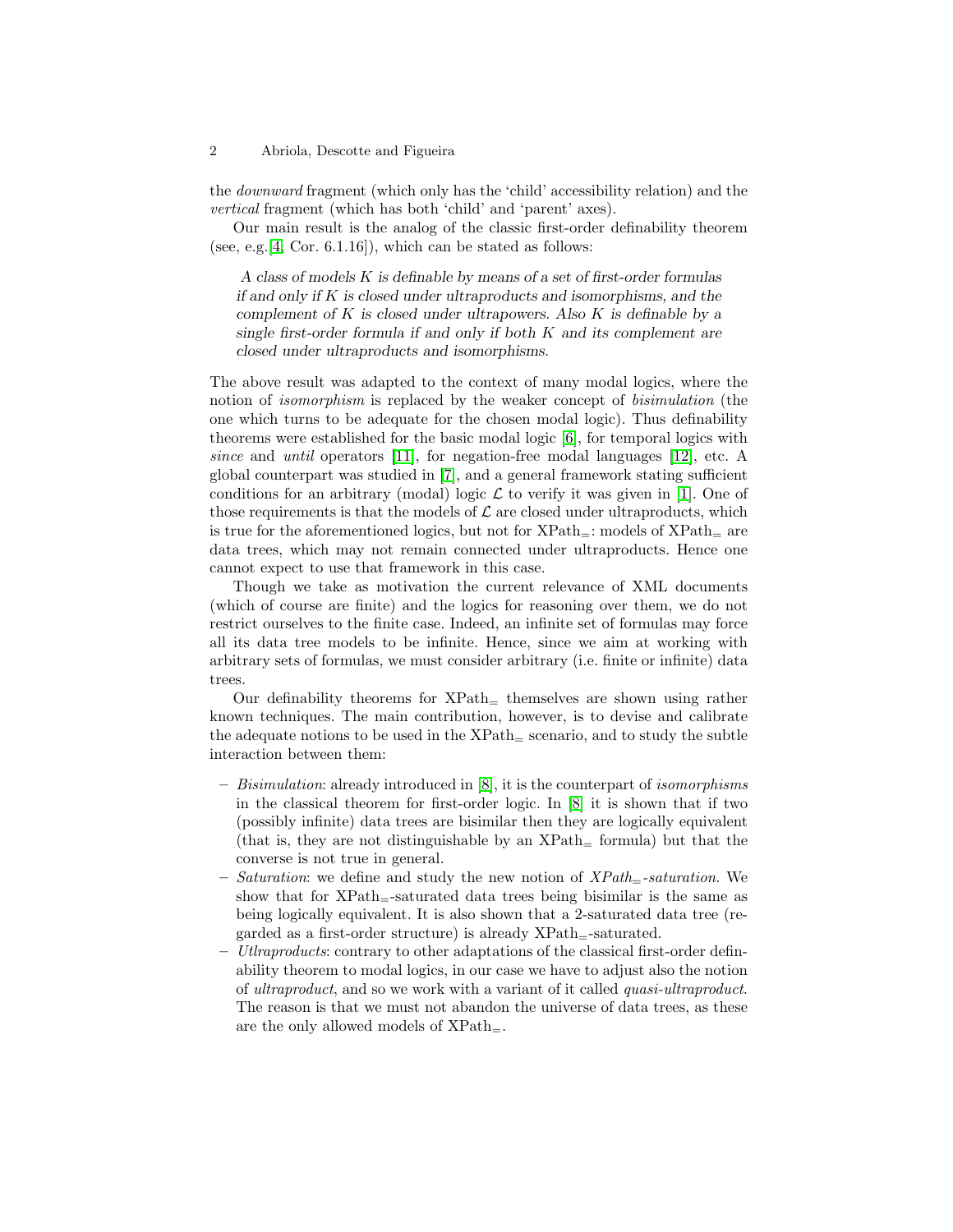

<span id="page-2-1"></span>**Fig. 1.** A data tree  $\mathcal{T} \in \text{Trees}(\{a, b\} \times \mathbb{N})$  and the meaning of some XPath<sup> $\frac{\uparrow}{\pm}$ -formulas</sup>

There are many works in the literature studying the expressive power of Core-XPath (see e.g. [\[10](#page-14-10)[,13,](#page-14-11)[14\]](#page-14-12)). All these consider the navigational fragment of XPath. A first step towards the study of the expressive power of XPath when equipped with (in)equality test over data trees, is the recent paper [\[8\]](#page-14-3). We aim to shed more light in this direction.

The paper is organized as follows, In §[2](#page-2-0) we introduce the formal syntax and semantics of the downward and vertical fragments of  $XPath<sub>=</sub>$ , together with notions of bisimulations from [\[8\]](#page-14-3). Suitable notions of saturation for both fragments are given in §[3,](#page-4-0) where it is also shown that for saturated trees bisimilarity coincides with logical equivalence. In  $\S 4$  $\S 4$  we explain the connection between  $XPath$ and first-order logic, and we introduce the idea of quasi-ultraproducts for the downward and vertical fragments. In §[5](#page-10-0) we state the theorems on definability, and we close in §[6](#page-13-0) with a few words about future research and show some applications of the definability results.

Acknowledgements. This work was partially supported by grant ANPCyT-PICT-2011-0365, UBACyT 20020110100025, the FP7-PEOPLE-2011-IRSES Project MEALS and the Laboratoire International Associé INFINIS.

# <span id="page-2-0"></span>2 Preliminaries

Data trees. Let  $Trees(A)$  be the set of ordered and unranked (finite or infinite) trees over an arbitrary alphabet A. We say that  $\mathcal T$  is a **data tree** if it is a tree from  $Trees(\mathbb{A} \times \mathbb{D})$ , where  $\mathbb{A}$  is a finite set of **labels** and  $\mathbb{D}$  is an infinite set of data values (see Figure [1](#page-2-1) for an example). A data tree is finitely branching if every node has finitely many children. For any given data tree  $\mathcal{T}$ , we denote by  $T$ its set of nodes. We use letters  $x, y, z, u, v, w$  as variables for nodes. Given a node  $x \in T$  of  $\mathcal T$ , we write  $label(x) \in A$  to denote the node's label, and  $data(x) \in \mathbb D$ to denote the node's data value.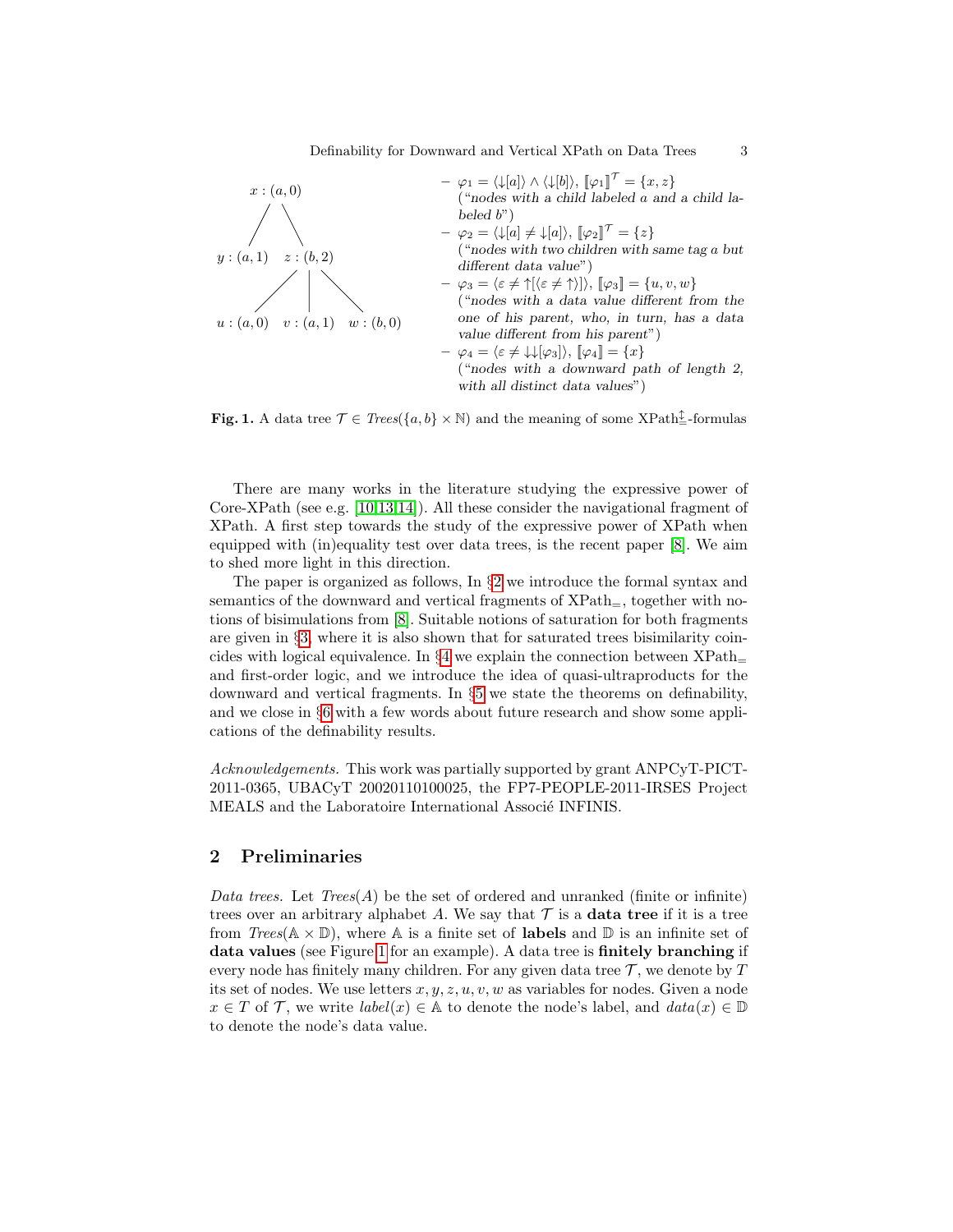Given two nodes  $x, y \in T$  we write  $x \rightarrow y$  if y is a child of x, and  $x \rightarrow y$  if y is a descendant of x at distance n. In particular,  $\stackrel{1}{\rightarrow}$  is the same as  $\rightarrow$ , and  $\stackrel{0}{\rightarrow}$  is the identity relation.  $\left(\frac{n}{y}\right)$  denotes the sole ancestor of y at distance n (assuming it has one).

Vertical and Downward XPath with data tests. We work with a simplification of XPath, stripped of its syntactic sugar. We consider fragments of XPath that correspond to the navigational part of XPath 1.0 with data equality and inequality.  $XPath<sub>=</sub>$  is a two-sorted language, with **path expressions** (that we write  $\alpha, \beta, \gamma$ ) and node expressions (that we write  $\varphi, \psi, \eta$ ). The vertical XPath, notated  $XPath_{\pm}^{\updownarrow}$  is defined by mutual recursion as follows:

$$
\alpha, \beta \ ::= o \mid [\varphi] \mid \alpha \beta \mid \alpha \cup \beta
$$
\n
$$
\varphi, \psi ::= a \mid \neg \varphi \mid \varphi \land \psi \mid \varphi \lor \psi \mid \langle \alpha \rangle \mid \langle \alpha = \beta \rangle \mid \langle \alpha \neq \beta \rangle \quad a \in \mathbb{A}
$$

We call **downward XPath**, notated  $XPath_{=}^{\perp}$ , to the syntactic fragment which only uses the navigation axis  $\downarrow$ , but not  $\uparrow$ . An  $\mathbf{XPath}^\updownarrow_-$ -formula [resp.  $\mathbf{XPath}^\downarrow_-$ **formula** is simply a node expression of  $XPath_{=}^{\updownarrow}$  [resp.  $XPath_{=}^{\downarrow}$ ].

Semantics of XPath<sup> $\hat{\updownarrow}$ </sup> in a given data tree  $\mathcal T$  are defined as follows:

$$
\llbracket \downarrow \rrbracket^{\mathcal{T}} = \{(x, y) \mid x \to y\} \qquad \llbracket \neg \varphi \rrbracket^{\mathcal{T}} = T \setminus \llbracket \varphi \rrbracket^{\mathcal{T}} \qquad \llbracket a \rrbracket^{\mathcal{T}} = \{x \in T \mid label(x) = a\} \llbracket \uparrow \rrbracket^{\mathcal{T}} = \{(x, y) \mid y \to x\} \qquad \llbracket \varphi \wedge \psi \rrbracket^{\mathcal{T}} = \llbracket \varphi \rrbracket^{\mathcal{T}} \cap \llbracket \psi \rrbracket^{\mathcal{T}} \qquad \llbracket [\varphi] \rrbracket^{\mathcal{T}} = \{(x, x) \mid x \in \llbracket \varphi \rrbracket^{\mathcal{T}}\} \llbracket a \cup \beta \rrbracket^{\mathcal{T}} = \llbracket a \rfloor^{\mathcal{T}} \cup \llbracket \beta \rrbracket^{\mathcal{T}} \llbracket \varphi \rrbracket^{\mathcal{T}} = \{(x, x) \mid x \in T\} \qquad \llbracket a \cup \beta \rrbracket^{\mathcal{T}} = \llbracket a \rfloor^{\mathcal{T}} \cup \llbracket \beta \rrbracket^{\mathcal{T}} \llbracket \alpha \beta \rrbracket^{\mathcal{T}} = \{x \in T \mid (\exists y \in T) \ (x, y) \in \llbracket a \rrbracket^{\mathcal{T}}, (y, z) \in \llbracket \beta \rrbracket^{\mathcal{T}}\} \llbracket \langle \alpha = \beta \rangle \rrbracket^{\mathcal{T}} = \{x \in T \mid (\exists y, z \in T)(x, y) \in \llbracket a \rrbracket^{\mathcal{T}}, (x, z) \in \llbracket \beta \rrbracket^{\mathcal{T}}, data(y) = data(z) \} \llbracket \langle \alpha \neq \beta \rangle \rrbracket^{\mathcal{T}} = \{x \in T \mid (\exists y, z \in T)(x, y) \in \llbracket a \rrbracket^{\mathcal{T}}, (x, z) \in \llbracket \beta \rrbracket^{\mathcal{T}}, data(y) \neq data(z) \}
$$

See Figure [1](#page-2-1) for the semantics of some formulas. For a data tree  $\mathcal T$  and  $u \in T$ , we write  $\mathcal{T}, u \models \varphi$  to denote  $u \in [\varphi]^{\mathcal{T}}$ , and we say that  $\mathcal{T}, u$  satisfies  $\varphi$  or that  $\varphi$  is true at  $\mathcal{T}, u$ . Let  $\text{Th}_{\updownarrow}(\mathcal{T}, u)$  [resp.  $\text{Th}_{\downarrow}(\mathcal{T}, u)$ ] be the set of all XPath $\hat{\downarrow}$ -formulas [resp. XPath<sup> $\downarrow$ </sup>-formulas] true at  $\mathcal{T}, u$ . In terms of expressive power, it is easy to see that ∪ is unessential (see [\[8,](#page-14-3) §2.2]). We will henceforth assume that formulas do not contain union of path expressions.

Let  $\mathcal T$  and  $\mathcal T'$  be data trees, and let  $u \in \mathcal T$ ,  $u' \in \mathcal T'$ . We say that  $\mathcal T, u$  and  $\mathcal{T}', u'$  are equivalent for  $\mathbf{XPath}^{\mathbb{C}}_{=}$  [resp. equivalent for  $\mathbf{XPath}^{\mathbb{L}}_{=}$ ] (notation:  $\mathcal{T}, u \equiv^{\updownarrow} \mathcal{T}', u'$  [resp.  $\mathcal{T}, u \equiv^{\downarrow} \mathcal{T}', u'$ ]) iff for all formulas  $\varphi \in \text{XPath}_{\equiv}^{\updownarrow}$  [resp.  $\varphi \in \text{XPath}_{\equiv}^{\downarrow}$ , we have  $\mathcal{T}, u \models \varphi$  iff  $\mathcal{T}', u' \models \varphi$ .

Bisimulations. In [\[8\]](#page-14-3) the notions of downward and vertical bisimulations are introduced. We reproduce them here, as they are key concepts for our results.

We say that  $u \in T$  and  $u' \in T'$  are **bisimilar for XPath**<sup> $\downarrow$ </sup> (or  $\downarrow$ -**bisimilar**; notation:  $\mathcal{T}, u \leftrightarrow^{\downarrow} \mathcal{T}', u'$  iff there is a relation  $Z \subseteq T \times T'$  such that  $uZu'$  and for all  $x \in T$  and  $x' \in T'$  we have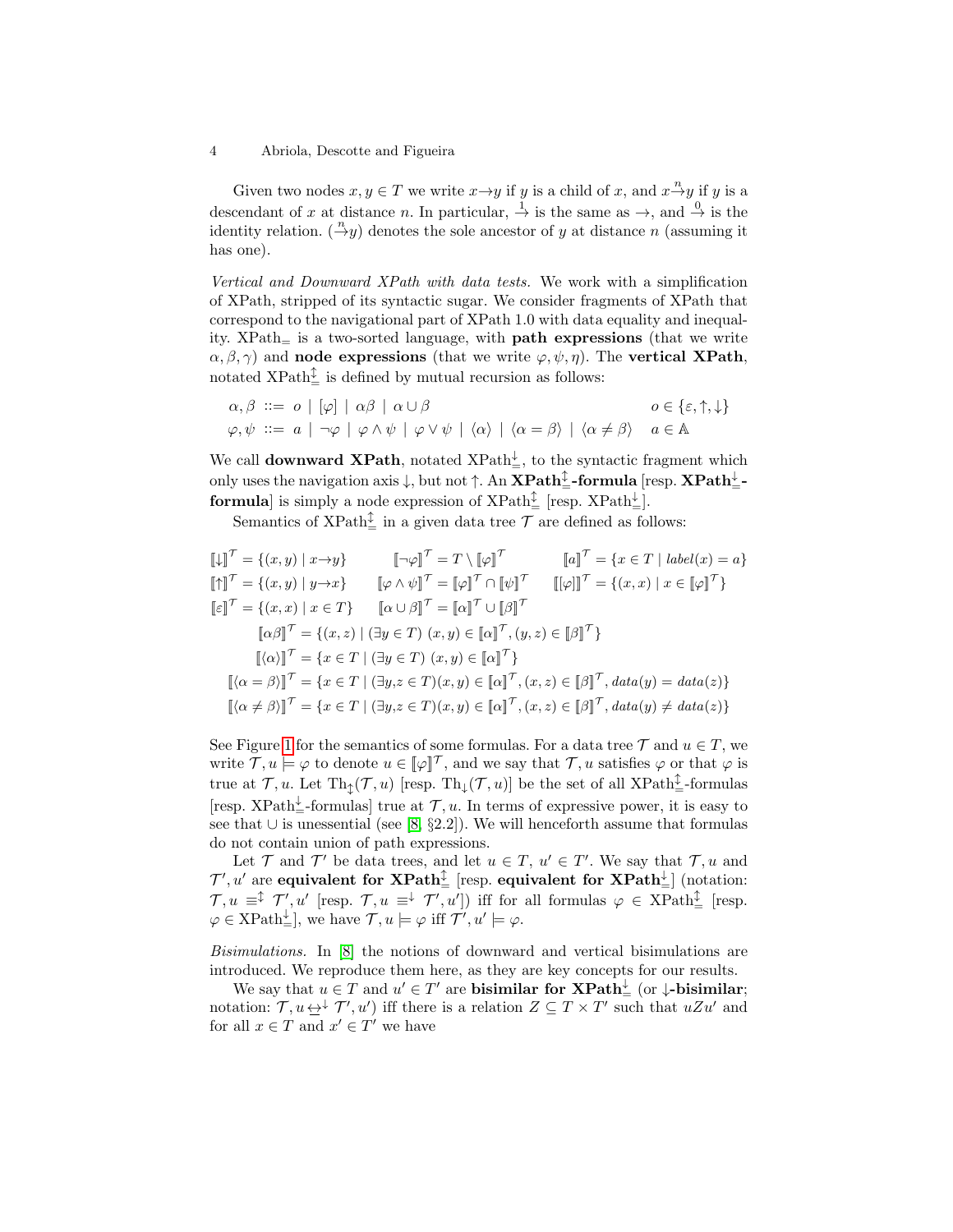- **Harmony:** If  $xZx'$  then  $label(x) = label(x')$ .
- <span id="page-4-1"></span>- Zig: If  $xZx'$ ,  $x \to v$  and  $x \to w$  then there are  $v', w' \in T'$  such that  $x' \to v'$ ,  $x' \overset{\text{m}}{\rightarrow} w'$  and
	- 1.  $data(v) = data(w) \Leftrightarrow data(v') = data(w'),$
	- 2.  $(\frac{i}{v}) Z (\frac{i}{v})$  for all  $0 \leq i < n$ , and
	- 3.  $\left(\frac{i}{2}w\right)Z\left(\frac{i}{2}w'\right)$  for all  $0 \leq i < m$ .
- <span id="page-4-3"></span><span id="page-4-2"></span>**- Zag:** If  $xZx'$ ,  $x'\stackrel{n}{\rightarrow}v'$  and  $x'\stackrel{m}{\rightarrow}w'$  then there are  $v, w \in T$  such that  $x\stackrel{n}{\rightarrow}v$ ,  $x \stackrel{m}{\rightarrow} w$  and items [1,](#page-4-1) [2](#page-4-2) and [3](#page-4-3) above are verified.

We say that  $u \in T$  and  $u' \in T'$  are **bisimilar for XPath**<sup> $\updownarrow$ </sup> (or  $\updownarrow$ -**bisimilar**; notation:  $\mathcal{T}, u \leftrightarrow^{\updownarrow} \mathcal{T}', u'$  iff there is a relation  $Z \subseteq T \times T'$  such that  $uZu'$  and for all  $x \in T$  and  $x' \in T'$  we have

- **Harmony:** If  $xZx'$  then  $label(x) = label(x')$ ,
- Zig: If  $xZx'$ ,  $y \to x$  and  $y \to z$  then there are  $y', z' \in T'$  such that  $y' \to x'$ ,  $y' \overset{m}{\rightarrow} z'$ ,  $data(z) = data(x) \Leftrightarrow data(z') = data(x')$ , and  $zZz'$ .
- **Zag:** If  $xZx'$ ,  $y'\stackrel{n}{\rightarrow}x'$  and  $y'\stackrel{m}{\rightarrow}z'$  then there are  $y, z \in T$  such that  $y\stackrel{n}{\rightarrow}x, y\stackrel{m}{\rightarrow}z$ ,  $data(z) = data(x) \Leftrightarrow data(z') = data(x')$ , and  $zZz'$ .

<span id="page-4-4"></span>The main results establishing the connection between bisimulation and equivalence is the following:

**Theorem 1** ([\[8\]](#page-14-3)). If  $\mathcal{T}, u \leftrightarrow^{\downarrow} \mathcal{T}', u'$  then  $\mathcal{T}, u \equiv^{\downarrow} \mathcal{T}', u'$ , and if  $\mathcal{T}, u \leftrightarrow^{\updownarrow} \mathcal{T}', u'$ , then  $\mathcal{T}, u \equiv^{\updownarrow} \mathcal{T}', u'.$ 

# <span id="page-4-0"></span>3 Saturation

In [\[8\]](#page-14-3) is is shown that the reverse implications of Theorem [1](#page-4-4) hold over finitely branching trees. However, they do not hold in general. In this section we introduce notions of saturation for the downward and vertical fragments of XPath, and show that the reverse implications of Theorem [1](#page-4-4) are true over saturated data trees.

Saturation for the downward fragment. Let  $\langle \Sigma_1, \ldots, \Sigma_n \rangle$  and  $\langle \Gamma_1, \ldots, \Gamma_m \rangle$  be tuples of sets of XPath<sup> $\downarrow$ </sup>-formulas. Given a data tree  $\mathcal T$  and  $u \in T$ , we say that  $\langle \Sigma_1,\ldots,\Sigma_n\rangle$  and  $\langle \Gamma_1,\ldots,\Gamma_m\rangle$  are  $=^{\downarrow}_{n,m}$ -satisfiable [resp.  $\neq^{\downarrow}_{n,m}$ -satisfiable] at  $\mathcal{T}, u$  if there exist  $v_0 \to v_1 \to \cdots \to v_n \in T$  and  $w_0 \to w_1 \to \cdots \to w_m \in T$  such that  $u = v_0 = w_0$  and

- 1. for all  $i \in \{1, \ldots, n\}, \mathcal{T}, v_i \models \Sigma_i;$
- 2. for all  $j \in \{1, \ldots, m\}$ ,  $\mathcal{T}, w_j \models \Gamma_j$ ; and
- 3.  $data(v_n) = data(w_m)$  [resp.  $data(v_n) \neq data(w_m)$ ].

We say that  $\langle \Sigma_1, \ldots, \Sigma_n \rangle$  and  $\langle \Gamma_1, \ldots, \Gamma_m \rangle$  are  $=^{\downarrow}_{n,m}$ -finitely satisfiable [resp.  $\neq^{\downarrow}_{n,m}$ -finitely satisfiable] at  $\mathcal{T}, u$  if for every finite  $\Sigma'_i \subseteq \Sigma_i$  and finite  $\Gamma'_j \subseteq \Gamma_j$ , we have that  $\langle \Sigma'_1, \ldots, \Sigma'_n \rangle$  and  $\langle \Gamma'_1, \ldots, \Gamma'_m \rangle$  are  $=^{\downarrow}_{n,m}$ -satisfiable [resp.  $\neq^{\downarrow}_{n,m}$ satisfiable] at  $\mathcal{T}, u$ .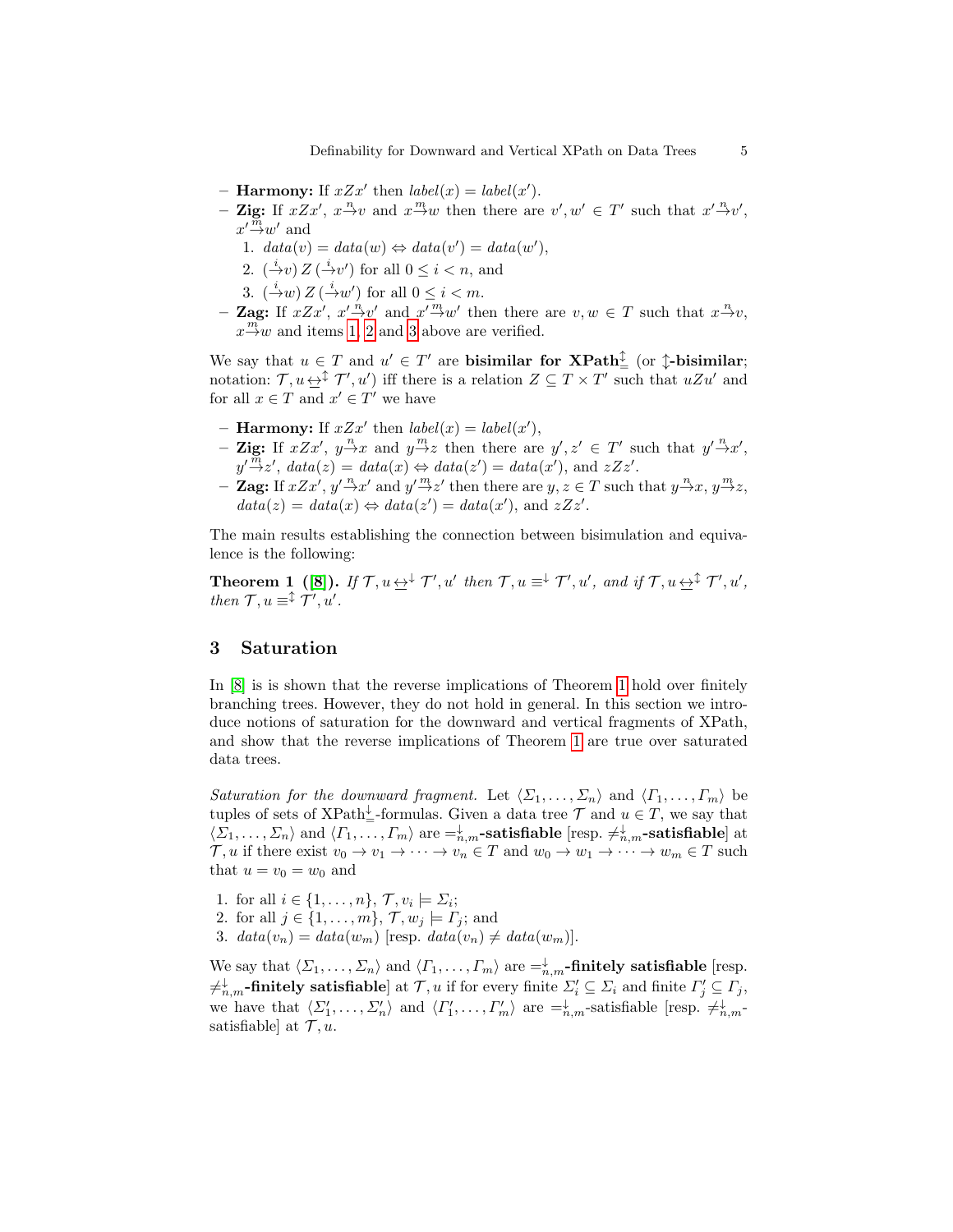**Definition 2.** We say that a data tree  $\mathcal{T}$  is  $\downarrow$ -**saturated** if for every  $n, m \in \mathbb{N}$ , every pair of tuples  $\langle \Sigma_1, \ldots, \Sigma_n \rangle$  and  $\langle \Gamma_1, \ldots, \Gamma_m \rangle$  of sets of XPath<sup> $\downarrow$ </sup> formulas, every  $u \in T$ , and  $\star \in \{=\neq\}$ , the following is true:

if  $\langle \Sigma_1,\ldots,\Sigma_n\rangle$  and  $\langle \Gamma_1,\ldots,\Gamma_m\rangle$  are  $\star_{n,m}^{\downarrow}$ -finitely satisfiable at  $\mathcal{T}, u$  then  $\langle \Sigma_1, \ldots, \Sigma_n \rangle$  and  $\langle \Gamma_1, \ldots, \Gamma_m \rangle$  are  $\star^{\downarrow}_{n,m}$ -satisfiable at  $\mathcal{T}, u$ .

**Proposition 3.** Any finitely branching data tree is  $\downarrow$ -saturated.

*Proof.* Suppose by contradiction that there is  $u \in T$  and tuples  $\langle \Sigma_1, \ldots, \Sigma_n \rangle$ and  $\langle \Gamma_1, \ldots, \Gamma_m \rangle$  of sets of XPath<sup> $\downarrow$ </sup>-formulas which are finitely  $=^{\downarrow}_{n,m}$ -satisfiable at  $\mathcal{T}, u$  but not  $=^{\downarrow}_{n,m}$ -satisfiable at  $\mathcal{T}, u$  (the case for  $\mathcal{T}$  being  $\neq^{\downarrow}_{n,m}$ -satisfiable is analogous). Let

$$
P = \{(v, w) \in T^2 \mid u \stackrel{n}{\to} v \wedge u \stackrel{m}{\to} w \wedge data(v) = data(w)\}.
$$

Observe that P is finite because  $\mathcal T$  is finitely branching. It is clear that if  $(v, w) \in$ P, so that  $u = v_0 \to v_1 \to \cdots \to v_n = v \in T$ , and  $u = w_0 \to w_1 \to \cdots \to w_m =$  $w \in T$  then either

- <span id="page-5-0"></span>1. there is  $i \in \{1, \ldots, n\}$  such that  $\mathcal{T}, v_i \not\models \Sigma_i$ , or
- <span id="page-5-1"></span>2. there is  $j \in \{1, \ldots, m\}$  such that  $\mathcal{T}, w_j \not\models \Gamma_j$ .

We will define sets  $(\Sigma_{i,v,w})_{1\leq i\leq n}$  and  $(\Gamma_{j,v,w})_{1\leq j\leq m}$ , each one of them with at most one element, as follows: If case [1](#page-5-0) holds, assume  $i_0$  is the least such number and define  $\Sigma_{i_0,v,w}$  as  $\{\rho\}$  for some formula  $\rho \in \Sigma_{i_0}$  such that  $\mathcal{T}, v_{i_0} \not\models \rho$ , define  $\Sigma_{i,v,w} = \emptyset$  for any  $i \in \{1,\ldots,n\} \setminus \{i_0\}$ , and define  $\Gamma_{j,v,w} = \emptyset$  for any  $j \in$  $\{1, \ldots, m\}$ . If case [1](#page-5-0) does not hold then case [2](#page-5-1) holds, so assume  $j_0$  is the least such number and define  $\Gamma_{j_0,v,w}$  as  $\{\rho\}$  for some formula  $\rho \in \Gamma_{j_0}$  such that  $\mathcal{T}, w_{j_0} \not\models \rho$ , define  $\Gamma_{j,v,w} = \emptyset$  for any  $j \in \{1,\ldots,m\} \setminus \{j_0\}$ , and define  $\Sigma_{i,v,w} = \emptyset$  for any  $i \in \{1, \ldots, n\}$ . Finally, define the finite sets  $\Sigma'_i = \bigcup_{(v,w)\in P} \Sigma_{i,v,w}$  and  $\Gamma'_j =$  $\bigcup_{(v,w)\in P} \Gamma_{j,v,w}$ . By construction, we have  $\Sigma'_i \subseteq \Sigma_i$ ,  $\Gamma'_j \subseteq \Gamma_j$  and  $\langle \Sigma'_1, \ldots, \Sigma'_n \rangle$ and  $\langle \Gamma'_1, \ldots, \Gamma'_m \rangle$  are not  $=^{\downarrow}_{n,m}$ -satisfiable at  $\mathcal{T}, u$  which is a contradiction.  $\Box$ 

<span id="page-5-2"></span>**Proposition 4.** Let  $\mathcal{T}$  and  $\mathcal{T}'$  be  $\downarrow$ -saturated data trees, and let  $u \in \mathcal{T}$  and  $u' \in T'$ . If  $\mathcal{T}, u \equiv^{\downarrow} \mathcal{T}'$ ,  $u'$ , then  $\mathcal{T}, u \leftrightarrow^{\downarrow} \mathcal{T}'$ ,  $u'$ .

*Proof.* We show that Z, defined by  $xZx'$  iff  $\mathcal{T}, x \equiv^{\downarrow} \mathcal{T}', x'$  is a  $\downarrow$ -bisimulation between  $\mathcal{T}, u$  and  $\mathcal{T}', u'$ . Clearly  $uZu'$ , and Harmony holds. We only need to show that Zig and Zag are satisfied. We see only Zig, as Zag is analogous.

Suppose  $xZx'$ ,  $x = v_0 \rightarrow v_1 \rightarrow \cdots \rightarrow v_n$  and  $x = w_0 \rightarrow w_1 \rightarrow \cdots \rightarrow w_m$  are paths on T, and  $data(v_n) = data(w_m)$  (the case  $data(v_n) \neq data(w_m)$  is shown analogously). For  $i \in \{1, \ldots, n\}$ , let  $\Sigma_i = \text{Th}_{\downarrow}(\mathcal{T}, v_i)$ , and for  $j \in \{1, \ldots, m\}$ , let  $\Gamma_j = \text{Th}_{\downarrow}(\mathcal{T}, w_j)$ . Furthermore, let  $\Sigma'_i$  be a finite subset of  $\Sigma_i$ , and let  $\Gamma'_j$  be a finite subset of  $\Gamma_i$ . Define

$$
\varphi = \langle \downarrow[\wedge \Sigma_1'] \downarrow \ldots \downarrow [\wedge \Sigma_n'] = \downarrow[\wedge \Gamma_1'] \downarrow \ldots \downarrow [\wedge \Gamma_m'] \rangle.
$$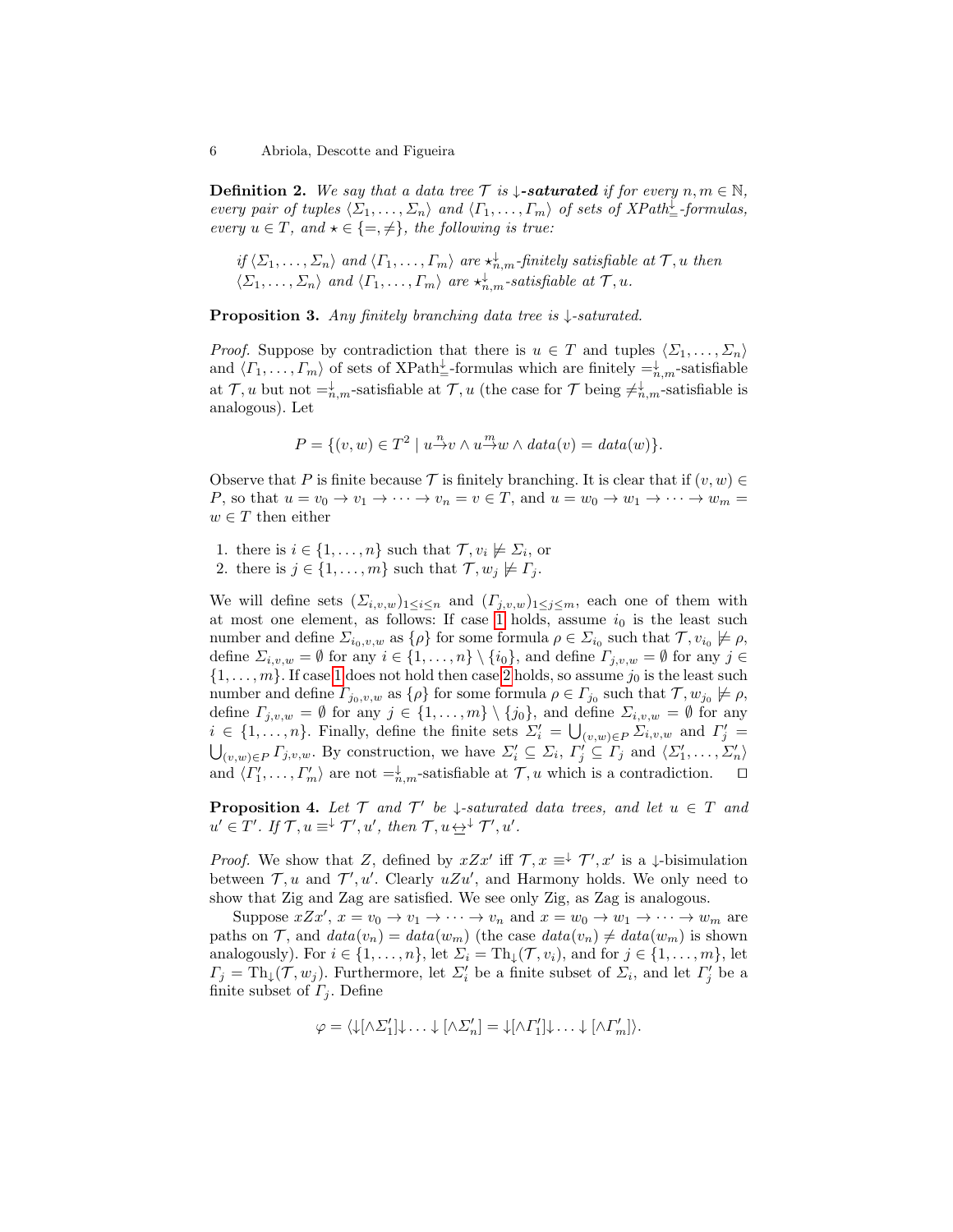It is clear that  $\mathcal{T}, x \models \varphi$ , and since by definition of Z we have  $\mathcal{T}, x \equiv^{\downarrow} \mathcal{T}', x',$ we conclude that  $\mathcal{T}', x' \models \varphi$ . Hence  $\langle \Sigma'_1, \ldots, \Sigma'_n \rangle$  and  $\langle \Gamma'_1, \ldots, \Gamma'_m \rangle$  are  $=^{\downarrow}_{n,m}$ satisfiable at x'. This holds for any finite sets  $\Sigma_i' \subseteq \Sigma_i$  and  $\Gamma_j' \subseteq \Gamma_j$ , and so  $\langle \Sigma_1,\ldots,\Sigma_n\rangle$  and  $\langle \Gamma_1,\ldots,\Gamma_m\rangle$  are  $\equiv_{n,m}^{\downarrow}$ -finitely satisfiable at x', Since  $\mathcal{T}'$  is  $\downarrow$ saturated,  $\langle \Sigma_1, \ldots, \Sigma_n \rangle$  and  $\langle \Gamma_1, \ldots, \Gamma_m \rangle$  are  $=^{\downarrow}_{n,m}$ -satisfiable at  $\mathcal{T}', x'$ , so there are paths  $x' = v'_0 \to v'_1 \to \cdots \to v'_n$  and  $x' = w'_0 \to w'_1 \to \cdots \to w'_m$  on  $\mathcal{T}'$  such that

<span id="page-6-0"></span>i.  $data(v'_n) = data(w'_m);$ 

<span id="page-6-2"></span><span id="page-6-1"></span>ii. for all  $1 \leq i \leq n$ ,  $\mathcal{T}', v'_i \models \text{Th}_{\downarrow}(\mathcal{T}, v_i)$ , i.e.  $\mathcal{T}, v_i \equiv^{\downarrow} \mathcal{T}', v'_i$ ; and iii. for all  $1 \leq j \leq m$ ,  $\mathcal{T}', w'_j \models \text{Th}_{\downarrow}(\mathcal{T}, w_j)$ , i.e  $\mathcal{T}, w_j \equiv^{\downarrow} \mathcal{T}', w'_j$ .

By the definition of  $Z$ , conditions [i,](#page-6-0) [ii](#page-6-1) and [iii](#page-6-2) above imply items [1,](#page-4-1) [2](#page-4-2) and [3](#page-4-3) of the Zig clause for  $\downarrow$ -bisimulation.  $\square$ 

Saturation for the vertical fragment. Given a data tree  $\mathcal T$  and  $u \in T$ , we say that the set of XPath<sup> $\downarrow$ </sup>-formulas  $\Gamma$  is  $=\,^{\downarrow}_{n,m}$ -satisfiable [resp.  $\neq^{\updownarrow}_{n,m}$ -satisfiable] at  $\mathcal{T}, u$  if there exist  $v, w \in T$  such that  $v \stackrel{n}{\rightarrow} u, v \stackrel{m}{\rightarrow} w, w \models \Gamma$  and  $data(u) = data(w)$ [resp.  $data(u) \neq data(w)$ ]. We say that  $\Gamma$  is  $=\hat{t}_{n,m}$ -finitely satisfiable [resp.  $\neq_{n,m}^{\updownarrow}$ -finitely satisfiable] at  $\mathcal{T}, u$  if for every finite  $\varGamma' \subseteq \varGamma$ , we have that  $\varGamma'$  is  $=$ n,m-satisfiable [resp.  $=$ n,m-satisfiable] at  $\mathcal{T}, u$ .

**Definition 5.** We say that a data tree  $\mathcal{T}$  is  $\uparrow$ -**saturated** if for every set of  $XPath_{\pm}^{\updownarrow}$ -formulas  $\Gamma$ , every  $u \in T$ , every  $n, m \in \mathbb{N}$ , and  $\star \in \{=, \neq\}$ , the following is true:

if  $\Gamma$  is  $\star_{n,m}^{\updownarrow}$ -finitely satisfiable at  $\mathcal{T}, u$  then  $\Gamma$  is  $\star_{n,m}^{\updownarrow}$ -satisfiable at  $\mathcal{T}, u$ .

<span id="page-6-3"></span>**Proposition 6.** Let  $\mathcal{T}$  and  $\mathcal{T}'$  be  $\updownarrow$ -saturated data trees, and let  $u \in \mathcal{T}$  and  $u' \in T'$ . If  $\mathcal{T}, u \equiv^{\updownarrow} \mathcal{T}', u'$ , then  $\mathcal{T}, u \not\rightleftharpoons^{\updownarrow} \mathcal{T}', u'$ .

*Proof.* We show that  $Z \subseteq T \times T'$ , defined by  $xZx'$  iff  $\mathcal{T}, x \equiv^{\hat{\downarrow}} \mathcal{T}', x'$  is a  $\hat{\downarrow}$ bisimulation between  $\mathcal{T}, u$  and  $\mathcal{T}', u'$ . Clearly  $uZu'$ , and Harmony also holds, so we only need to show that Zig and Zag are satisfied. We see only Zig, as Zag is analogous.

Suppose  $xZx'$ ,  $y \stackrel{n}{\rightarrow} x$  and  $y \stackrel{m}{\rightarrow} z$  are in T, and  $data(x) = data(z)$  (the case  $data(x) \neq data(z)$  can be shown analogously). Let  $\Gamma = \text{Th}_{\updownarrow}(\mathcal{T}, z)$ , and let  $\Gamma'$  be a finite subset of  $\Gamma$ . Define

$$
\varphi = \langle \varepsilon = \uparrow^n \downarrow^m [\wedge \Gamma'] \rangle.
$$

It is clear that  $\mathcal{T}, x \models \varphi$ , and since by definition of Z we have  $\mathcal{T}, x \equiv^{\hat{\downarrow}} \mathcal{T}', x',$ we conclude that  $\mathcal{T}', x' \models \varphi$ . Hence  $\Gamma'$  is  $=_{n,m}^{\updownarrow}$ -satisfiable at  $x'$ . This holds for any finite set  $\Gamma' \subseteq \Gamma$ , and so  $\Gamma$  is  $=_{n,m}^{\updownarrow}$ -finitely satisfiable at x'. Since  $\mathcal{T}'$  is  $\updownarrow$ -saturated,  $\Gamma$  is  $=$ <sup> $\updownarrow$ </sup>,  $_m$ -satisfiable at  $x'$ , and thus there are  $y' \stackrel{n}{\rightarrow} x'$  and  $y' \stackrel{m}{\rightarrow} z'$  on  $\mathcal{T}'$  such that  $data(x') = data(z')$  and  $\mathcal{T}', z' \models Th_{\updownarrow}(\mathcal{T}, z)$ , i.e  $\mathcal{T}, z \equiv^{\updownarrow} \mathcal{T}', z'$ . By the definition of Z, we have  $zZz'$  and hence the Zig clause for  $\uparrow$ -bisimulation is verified.  $\Box$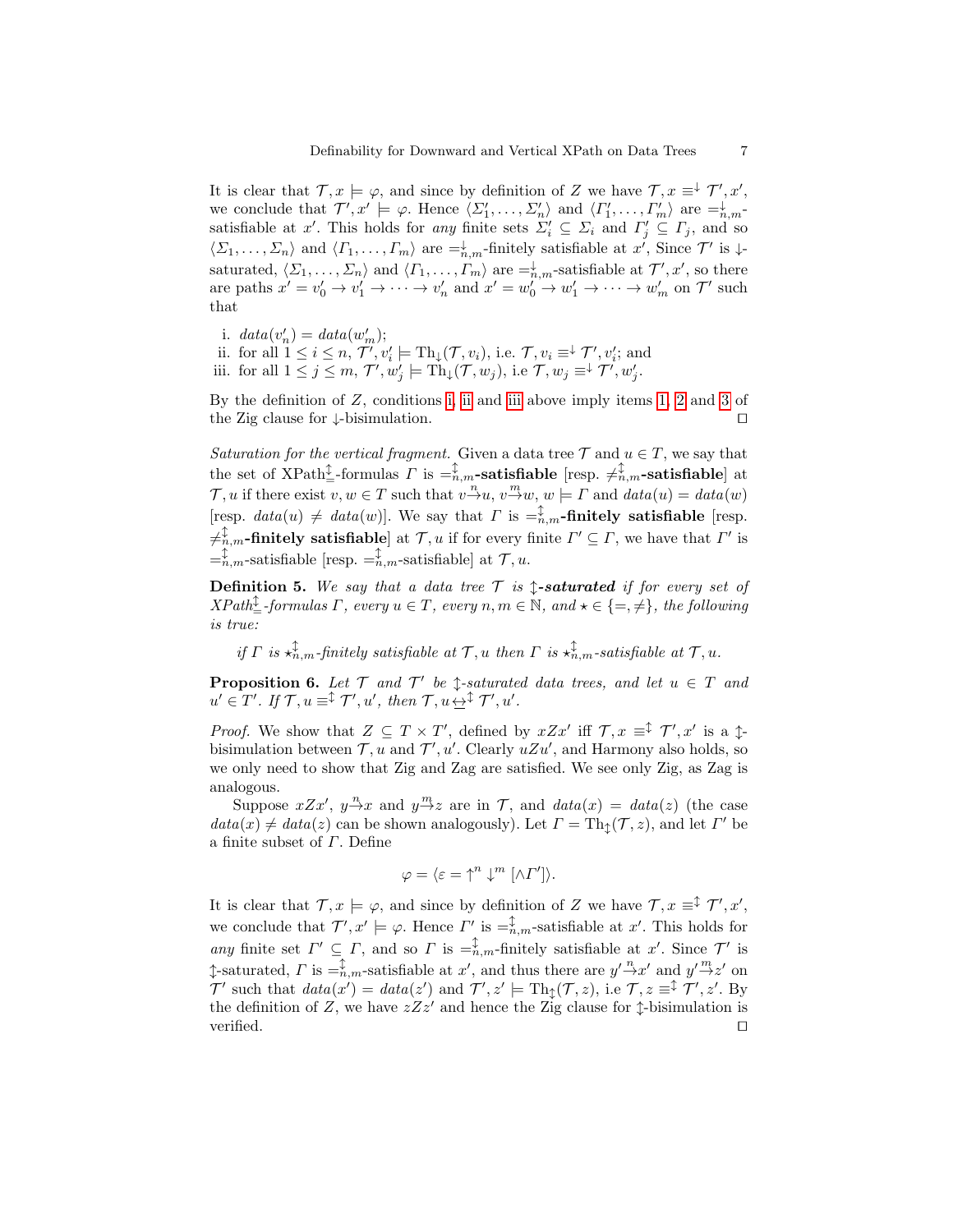## <span id="page-7-0"></span>4 Weak Data Trees and Quasi-ultraproducts

We fix the signature  $\sigma$  with binary relations  $\sim$  and  $\sim$ , and a unary predicate  $P_a$ for each  $a \in A$ . Any data tree  $\mathcal T$  can be seen as a first-order  $\sigma$ -structure, where

$$
\begin{aligned}\n\leadsto^{\mathcal{T}} &= \{ (x, y) \in T^2 \mid x \to y \text{ in } \mathcal{T} \}; \\
\leadsto^{\mathcal{T}} &= \{ (x, y) \in T^2 \mid data(x) = data(y) \}; \\
P_a^{\mathcal{T}} &= \{ x \in T \mid label(x) = a \}.\n\end{aligned}
$$

If  $\varphi(x)$  is a first-order formula with a free variable x, we use  $\mathcal{T} \models \varphi[a]$ , as usual, to denote that that  $\varphi$  is true in  $\mathcal T$  under the valuation which maps x to  $a \in T$ . In [\[8\]](#page-14-3) it is shown a truth preserving translation  $\text{Tr}_x$  mapping  $\text{XPath}^{\updownarrow}_{\equiv}$ formulas into first-order  $\sigma$ -formulas with one free variable x. By truth preserving we mean that for  $\varphi \in \text{XPath}_{\equiv}^{\updownarrow}$  we have  $\mathcal{T}, u \models \varphi$  iff  $\mathcal{T} \models \text{Tr}_x(\varphi)[u]$ .

For reasons that will become clearer later on, we will need to work with σ-structures which are slightly more general than data trees.

Definition 7. A σ-structure  $\mathcal T$  is a weak data tree if  $\sim$  is an equivalence relation; there is exactly one node r with no u such that  $u \rightarrow r$  (r is called root of T); for all nodes  $x \neq r$  there is exactly one y such that  $y \rightsquigarrow x$ ; and for each  $n \geq 0$  the relation  $\rightsquigarrow$  has no cycles of length n.

Observe that a weak data tree need not be connected, and that the class of weak data trees is elementary, i.e. definable by a set of first-order  $\sigma$ -sentences (with equality). For a weak data tree  $\mathcal T$  and  $u \in T$ , let  $\mathcal T | u$  denote the substructure of T induced by  $\{v \in T \mid u \leadsto^* v\}$ . Observe that in this case  $\mathcal{T}|u$  is a data tree.

The following proposition shows the 'local' aspect of  $\text{XPath}^{\downarrow}_{\equiv}$  and  $\text{XPath}^{\updownarrow}_{\equiv}$ . It is stated in terms of first-order because models are weak data trees.

**Proposition 8.** Let  $\mathcal{T}$  be a weak data tree and let  $r \rightarrow^* u$  in  $\mathcal{T}$ .

<span id="page-7-3"></span><span id="page-7-2"></span><span id="page-7-1"></span>1. If  $\varphi \in XPath_{=}^{\downarrow}$ -formula then  $\mathcal{T} \models \text{Tr}_{x}(\varphi)[u]$  iff  $\mathcal{T}|r \models \text{Tr}_{x}(\varphi)[u]$ . 2. If r is the root of  $\mathcal T$  and  $\varphi \in XPath_{\equiv}^{\mathbb L}$  then  $\mathcal T \models \mathrm{Tr}_x(\varphi)[u]$  iff  $\mathcal T | r \models \mathrm{Tr}_x(\varphi)[u]$ .

Observe that the condition of r being the root in the second item is needed. Suppose for example we are on the data tree with only 2 nodes, the root  $r$  and its child u, with same data value. Consider now  $\varphi = \langle \varepsilon = \uparrow \rangle$ . Clearly  $\mathcal{T} \models \text{Tr}_x(\varphi)[u],$ but  $\mathcal{T}|u \not\models \text{Tr}_x(\varphi)[u].$ 

If M is a first-order  $\sigma$ -structure and  $A \subseteq M$ , we denote by  $\sigma_A$  the language obtained by adding to  $\sigma$  constant symbols for each  $a \in A$ . M can be seen as a  $\sigma_A$  structure by interpreting the new symbols in the obvious way. Let Th<sub>A</sub>(M) be the set of all  $\sigma_A$ -sentences true in M. Let  $\kappa$  be a cardinal. We recall the definition of  $\kappa$ -saturated first-order structures. We say that the σ-structure M is κ-saturated if for all A ⊆ M and all n, if |A| < κ and  $\Gamma(x_1,\ldots,x_n)$  is a set of  $\sigma_A$ -formulas with free variables among  $x_1,\ldots,x_n$  such that  $\Gamma(x_1, \ldots, x_n) \cup Th_A(\mathcal{M})$  is satisfiable, then  $\Gamma(x_1, \ldots, x_n)$  is realized in M.

<span id="page-7-4"></span>We now show that 2-saturated data trees are already both downward and vertical saturated. For technical reasons we state these results in the more general setting of weak data trees.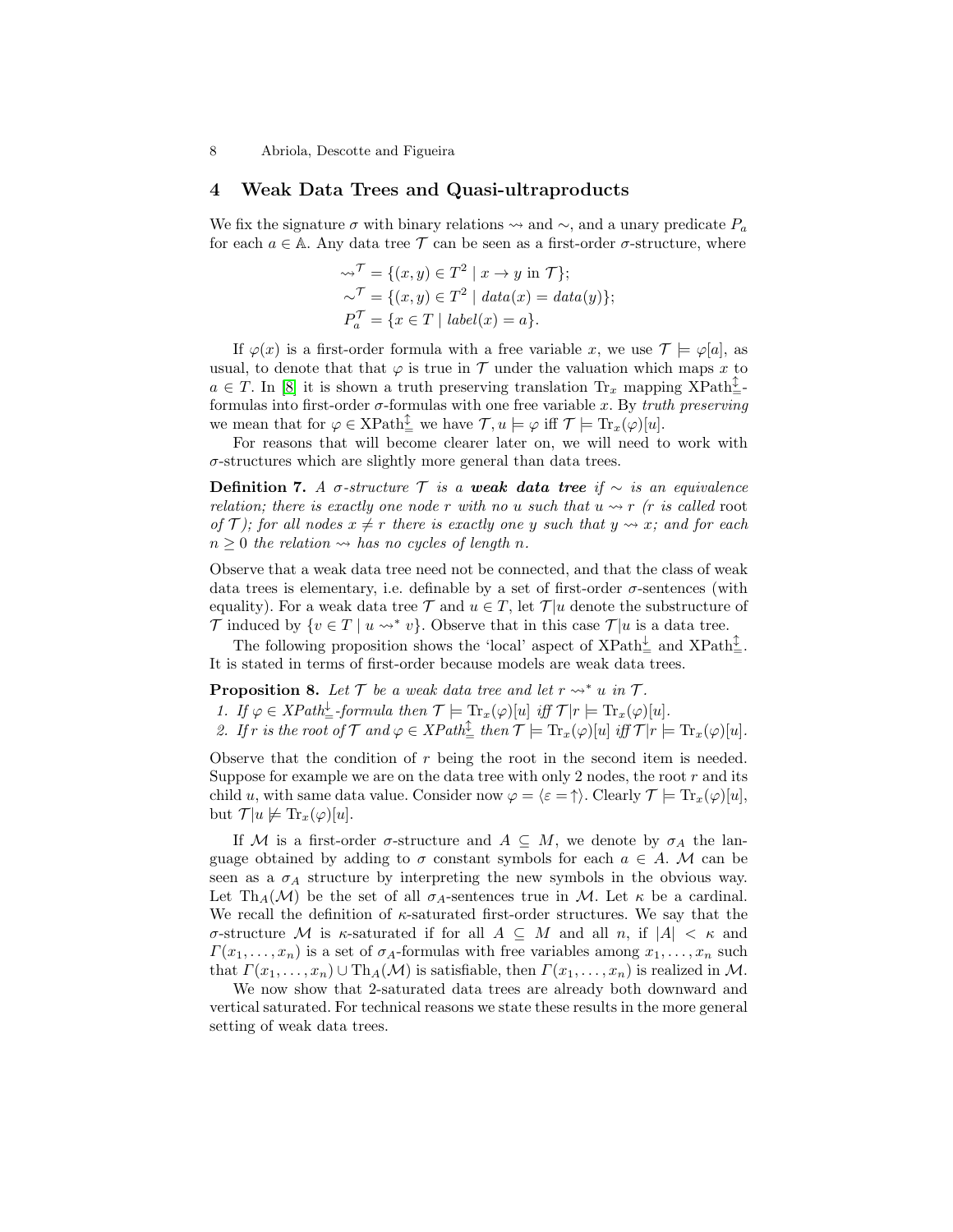**Proposition 9.** Let  $\mathcal{T}$  be a 2-saturated weak data tree and  $r \in \mathcal{T}$ .

- <span id="page-8-0"></span>1.  $\mathcal{T}|r$  is a  $\downarrow$ -saturated data tree.
- <span id="page-8-3"></span>2. If r is the root of T then  $\mathcal{T}|r$  is a  $\uparrow$ -saturated data tree.

*Proof.* Let  $\mathcal{T}' = \mathcal{T}|r$  and let  $u \in \mathcal{T}'$ . For item [1,](#page-8-0) let  $\langle \Sigma_1, \ldots, \Sigma_n \rangle$  and  $\langle \Gamma_1, \ldots, \Gamma_m \rangle$ be tuples of sets of  $XPath_{\pm}^{\downarrow}$ -formulas. Suppose  $\langle \Sigma_1, \ldots, \Sigma_n \rangle$  and  $\langle \Gamma_1, \ldots, \Gamma_m \rangle$  are  $=^{\downarrow}_{n,m}$ -finitely satisfiable at  $\mathcal{T}'$ , u (the case for  $\neq^{\downarrow}_{n,m}$ -finitely satisfiable is analogous). We show that  $\langle \Sigma_1, \ldots, \Sigma_n \rangle$  and  $\langle \Gamma_1, \ldots, \Gamma_m \rangle$  are  $=^{\downarrow}_{n,m}$ -satisfiable at  $\mathcal{T}', u$ . Consider the following first-order  $\sigma_{\{u\}}$ -formula with free variables  $\bar{x} = x_1, \ldots, x_n$ and  $\bar{y} = y_1, \ldots, y_m$ :

$$
\varphi(\bar{x}, \bar{y}) = u \leadsto x_1 \land \bigwedge_{i=1}^{n-1} x_i \leadsto x_{i+1} \land u \leadsto y_1 \land \bigwedge_{j=1}^{m-1} y_j \leadsto y_{j+1} \land x_n \sim y_m.
$$

Define the following set of first-order  $\sigma_{\{u\}}$ -formulas:

$$
\Delta(\bar{x}, \bar{y}) = {\varphi(\bar{x}, \bar{y})} \cup \bigcup_{i=1}^{n} \text{Tr}_{x_i}(\Sigma_i) \cup \bigcup_{j=1}^{m} \text{Tr}_{y_j}(\Gamma_j).
$$

Let  $\Delta'(\bar{x}, \bar{y})$  be a finite subset of  $\Delta(\bar{x}, \bar{y})$ . Since  $\langle \Sigma_1, \ldots, \Sigma_n \rangle$  and  $\langle \Gamma_1, \ldots, \Gamma_m \rangle$ are  $=\,^{\downarrow}_{n,m}$ -finitely satisfiable at  $\mathcal{T}'$ , u, then  $\Delta'(\bar{x}, \bar{y})$  is satisfiable and, by item [1](#page-7-1) of Proposition [8,](#page-7-2) consistent with Th<sub>{u}</sub>(T). By compactness,  $\Delta(\bar{x}, \bar{y})$  is satisfiable and consistent with Th<sub>{u}</sub>( $\mathcal{T}$ ). By 2-saturation, we conclude that  $\Delta(\bar{x}, \bar{y})$  is realizable in  $\mathcal{T}$ , say at  $\bar{v} = v_1, \ldots, v_n$  and  $\bar{w} = w_1, \ldots, w_m$ . Thus we have:

- <span id="page-8-1"></span>i.  $u \rightsquigarrow v_1 \rightsquigarrow \cdots \rightsquigarrow v_n$  and  $u \rightsquigarrow w_1 \rightsquigarrow \cdots \rightsquigarrow w_m$  in  $\mathcal{T}$ , and hence in  $\mathcal{T}'$ ;
- ii. for all  $i \in \{1, \ldots, n\}$ ,  $\mathcal{T} \models \text{Tr}_{x_i}(\Sigma_i)[v_i]$ , and for all  $j \in \{1, \ldots, m\}$ ,  $\mathcal{T} \models$  $\text{Tr}_{y_j}(T_j)[w_j];$  by item [1](#page-7-1) of Proposition [8](#page-7-2) this implies that  $\mathcal{T}' \models \text{Tr}_{x_i}(\Sigma_i)[v_i]$ and  $\mathcal{T}' \models \text{Tr}_{y_j}(\Gamma_j)[w_j];$
- <span id="page-8-2"></span>iii.  $v_n \sim w_m$  in  $\mathcal{T}$ , and hence in  $\mathcal{T}'$ .

Since Tr is truth preserving, we have that for all  $i \in \{1, \ldots, n\}$ ,  $\mathcal{T}', v_i \models \Sigma_i$ , and for all  $j \in \{1, ..., m\}$ ,  $\mathcal{T}', w_i \models \Gamma_i$ . Together with [i](#page-8-1) and [iii](#page-8-2) we conclude that  $\langle \Sigma_1, \ldots, \Sigma_n \rangle$  and  $\langle \Gamma_1, \ldots, \Gamma_m \rangle$  are  $=^{\downarrow}_{n,m}$ -satisfiable at  $\mathcal{T}', u$ .

For item [2,](#page-8-3) let  $\Gamma$  be a set of XPath<sup> $\updownarrow$ </sup> -formulas. Suppose  $\Gamma$  is  $=\stackrel{\updownarrow}{n}, m$ -finitely satisfiable at  $\mathcal{T}', u$  (the case for  $\neq_{n,m}^{\mathcal{T}}$ -finitely satisfiable is analogous). We show that  $\Gamma$  are  $=\hat{h}_{m,m}^{\uparrow}$ -satisfiable at  $\mathcal{T}'$ , u.

Consider the following first-order  $\sigma_{\{u\}}$ -formula with free variable y:

$$
\varphi(y) = (\exists x_0 \dots \exists x_n)(\exists y_0 \dots \exists y_m)[x_n = u \land y = y_m \land x_0 = y_0 \land x_0 = y_0 \land x_0 = y_0 \land x_0 = y_0 \land x_0 = y_0 \land x_0 = y_0 \land x_0 = y_0 \land y_0 = y_0 \land y_0 = y_0
$$

Define the following set of first-order  $\sigma_{\{u\}}$ -formulas:  $\Delta(y) = {\varphi(y)} \cup \text{Tr}_y(\Gamma)$ . Let  $\Delta'(y)$  be a finite subset of  $\Delta(y)$ . Since  $\Gamma$  is  $=\widehat{\lambda}_m$ -finitely satisfiable at  $\mathcal{T}', u$ , then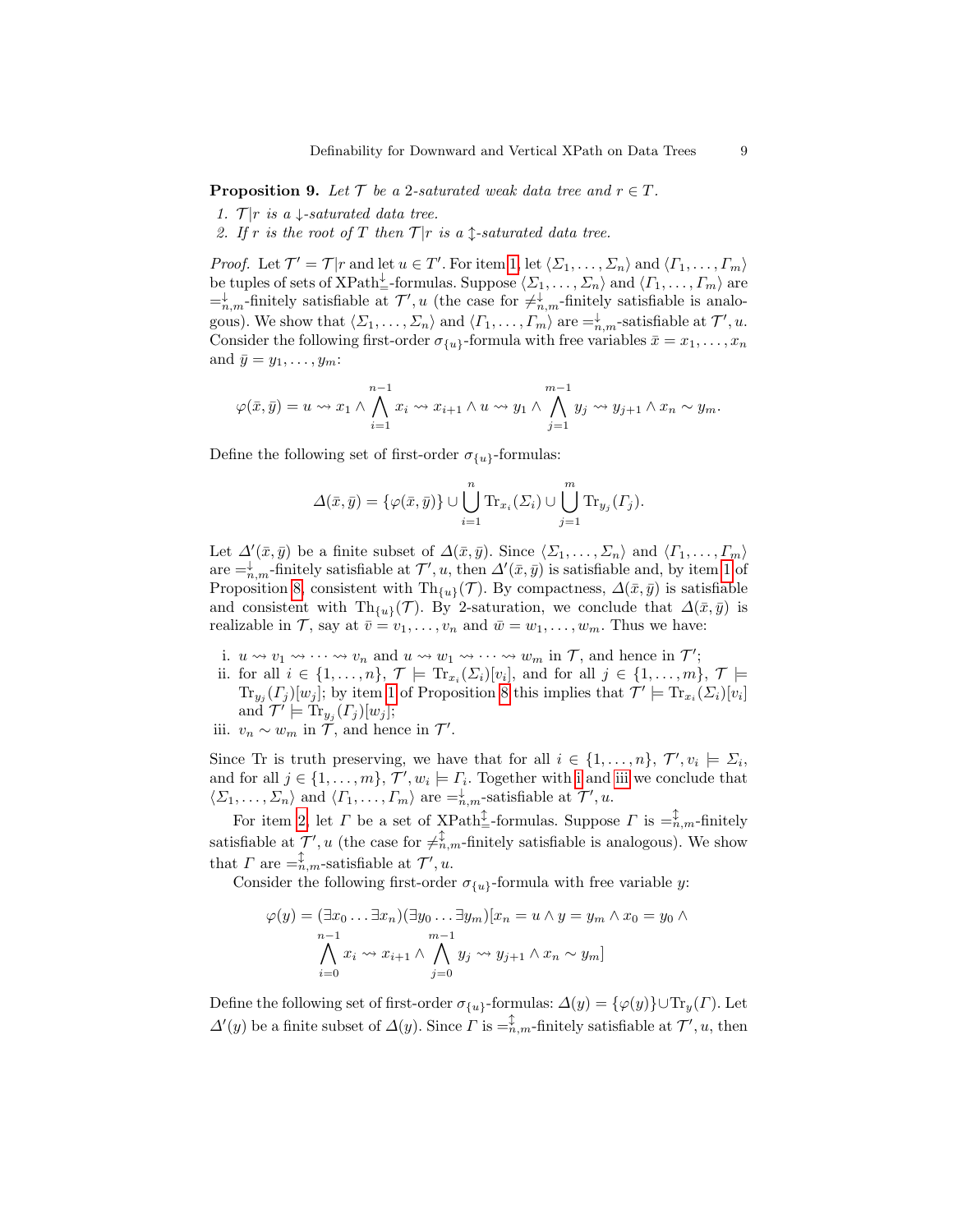$\Delta'(y)$  is satisfiable and, by item [2](#page-7-3) of Proposition [8,](#page-7-2) consistent with  $\text{Th}_{\{u\}}(\mathcal{T})$ . By compactness,  $\Delta(y)$  is satisfiable and consistent with Th<sub>{u}</sub>( $\mathcal{T}$ ). By 2-saturation, we conclude that  $\Delta(y)$  is realizable in  $\mathcal{T}$ , say at w. Thus we have:

<span id="page-9-0"></span>iv. There is  $v \in T$  such that  $v \stackrel{n}{\rightarrow} u$  and  $v \stackrel{m}{\rightarrow} w$  in  $T$  and hence in  $T'$ .

<span id="page-9-1"></span>v.  $\mathcal{T} \models \text{Tr}_y(\Gamma)[w]$ ; by item [2](#page-7-3) of Proposition [8](#page-7-2) this implies that  $\mathcal{T}' \models \text{Tr}_y(\Gamma)[w]$ ; vi.  $u \sim w$  in  $\mathcal{T}$ , and hence in  $\mathcal{T}'$ .

Since Tr is truth preserving, we have that  $\mathcal{T}', w \models \Gamma$ . Together with [iv](#page-9-0) and [vi](#page-9-1) we conclude that  $\Gamma$  is  $=$ <sub>n</sub><sup> $\updownarrow$ </sup>,<sub>m</sub>-satisfiable at  $\mathcal{T}'$ ,  $u$ .

In what follows, we introduce the notion of quasi-ultraproduct, a variant of the usual notion of first-order model theory, which will be needed for the definability theorems.

Let  $I \neq \emptyset$ , let U be an ultrafilter over I and let  $(\mathcal{T}_i)_{i \in I}$  be a family of data trees. As usual, we denote with  $\prod_U \mathcal{T}_i$  the ultraproduct of  $(\mathcal{T}_i)_{i \in I}$  modulo U. Observe that by the fundamental theorem of ultraproducts (see e.g. [\[4,](#page-14-4) Thm. 4.1.9]),  $\prod_U \mathcal{T}_i$  is a weak data tree  $\sigma$ -structure —though it may not be a data tree because it may be disconnected, as it is shown next:

<span id="page-9-2"></span>Example 10. For  $i \in \mathbb{N}$ , let  $\mathcal{T}_i$  as any data tree of height at least n, and let  $u_i$ as any node of  $T_i$  at distance n from the root of  $\mathcal{T}_i$ . Let  $\varphi_n(x)$  be the first-order property "x is at distance at least n from the root". It is clear that  $\mathcal{T}_m \models \varphi_n[u_m]$ for every  $m \geq n$ . Let  $u^*$  be the ultralimit of  $(u_i)_{i \in I}$  modulo U. Since  $\{m \mid m \geq 1\}$  $n\} \in U$  for any non-principal U, we conclude that  $\prod_U \mathcal{T}_i \models \varphi_n[u^*]$  for every n, and so  $u^*$  is disconnected from the root of  $\prod_U \mathcal{T}_i$ .

Let  $(\mathcal{T}_i, u_i)_{i \in I}$  be a family of pointed data trees. The ultraproduct of such *pointed* data trees is defined, as usual, by  $(\prod_U \mathcal{T}_i, u^*)$ , where  $u^*$  is the ultralimit of  $(u_i)_{i\in I}$ modulo U.

**Definition 11.** Suppose  $(T_i, u_i)_{i \in I}$  is a family of pointed data trees,  $r_i$  is the root of  $\mathcal{T}_i$ , U is an ultrafilter over I,  $\mathcal{T}^* = \prod_U \mathcal{T}_i$ , and  $u^*$  and  $r^*$  are the ultralimits of  $(u_i)_{i\in I}$  and  $(r_i)_{i\in I}$  modulo U respectively.

- 1. The  $\downarrow$ -quasi ultraproduct of  $(\mathcal{T}_i, u_i)_{i \in I}$  modulo U is the pointed data tree  $({\cal T}^*|u^*,u^*).$
- 2. The  $\updownarrow$ -quasi ultraproduct of  $(\mathcal{T}_i, u_i)_{i \in I}$  modulo U is the pair  $(\mathcal{T}^*|r^*, u^*)$ .

Observe that both  $\mathcal{T}^*|u^*$  and  $\mathcal{T}^*|r^*$  are data trees. However, while  $u^*$  is in the domain of the former, it may not be in the domain of the latter (cf. Example [10\)](#page-9-2). Hence, in general, pointed data trees are not closed under  $\hat{\tau}$ -quasi ultraproduct. Let  $k \geq 0$ , let  $\mathcal T$  be a data tree and let  $u \in \mathcal T$ . We say that  $(\mathcal T, u)$  is a k-**bounded pointed data tree** if u is at distance at most k from the root of  $\mathcal{T}$ . In particular, if r is the root of  $\mathcal T$  (as it is often the case) then  $(\mathcal T, r)$  is a 0-bounded pointed data tree. The following proposition states that k-bounded data trees are closed under  $\uparrow$ -quasi ultraproducts.

**Proposition 12.** Let  $(T_i, u_i)_{i \in I}$  be a family of k-bounded pointed data trees. Then the  $\uparrow$ -quasi ultraproduct of  $(\mathcal{T}_i, u_i)_{i \in I}$  is a k-bounded pointed data tree.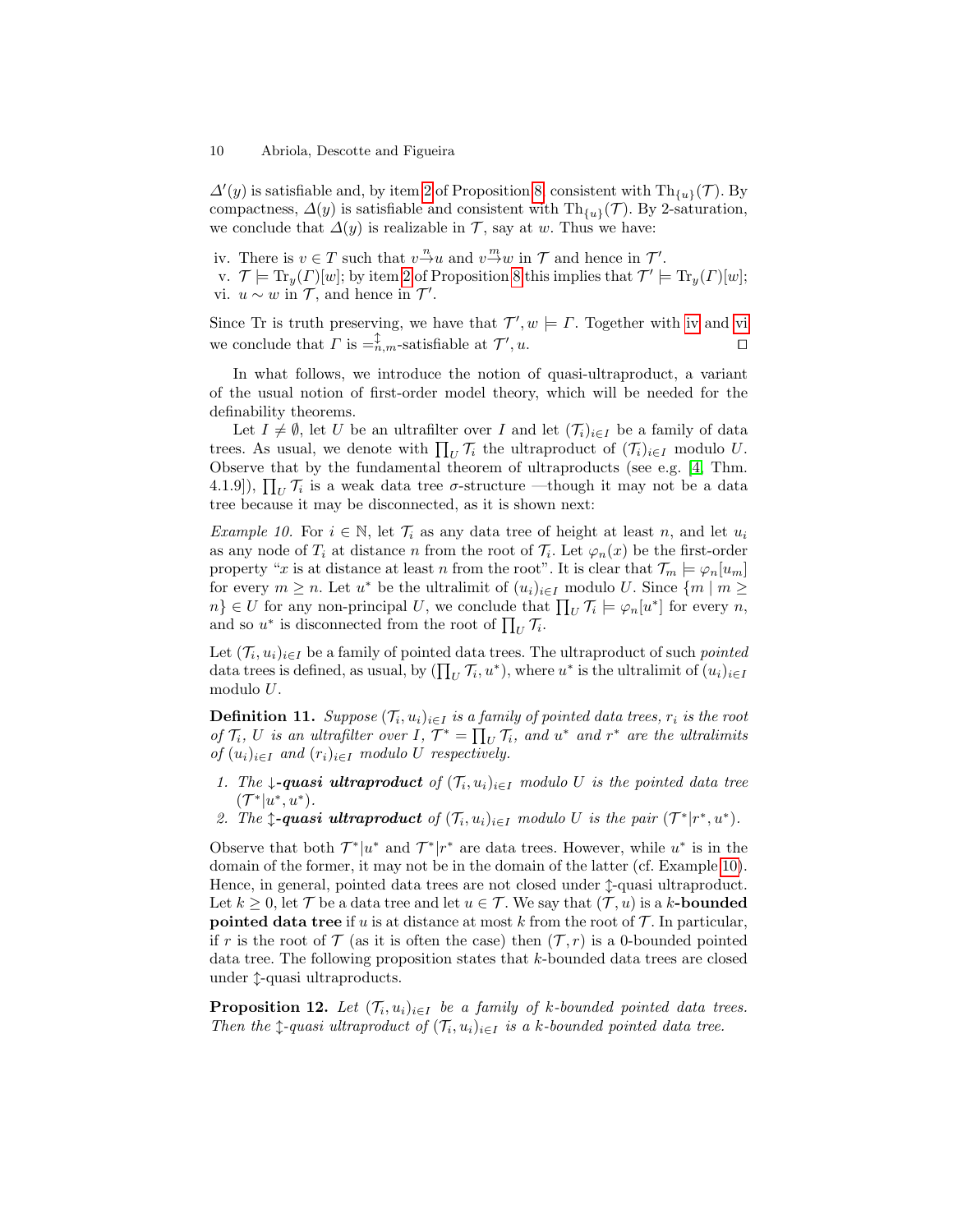*Proof.* Let  $(\mathcal{T}^{\updownarrow}, u^*)$  be the  $\updownarrow$ -quasi ultraproduct of  $(\mathcal{T}_i, u_i)_{i \in I}$  modulo U. By definition it is clear that  $\mathcal{T}^{\updownarrow}$  is a data tree. To see that  $u^* \in \mathcal{T}^{\updownarrow}$ , let

ϕ(x) = (∃r) [¬(∃y)y r ∧ [r = x ∨ r x ∨ \_ 1≤i<k (∃z<sup>1</sup> . . . ∃zi)[r z<sup>1</sup> ∧ zi−<sup>1</sup> x ∧ ^ 1≤j<i−1 z<sup>j</sup> zj+1]]],

which is a first-order formula for " $r$  is the root and  $x$  is at distance at most  $k$ from r". Since for every  $i \in I$  we have  $\mathcal{T}_i \models \varphi[u_i]$ , we conclude that  $\mathcal{T}^{\updownarrow} \models \varphi[u^*]$ and hence  $u^*$  is at distance at most k from the root of  $\mathcal{T}^{\updownarrow}$ . The contract of  $\Box$ 

As a particular case one has the notion of  $\downarrow$ -quasi ultrapower and  $\uparrow$ -quasi **ultrapower** of a family of pointed data trees. Observe that if  $(\mathcal{T}^{\updownarrow}, u^*)$  is the †-quasi ultrapower of  $(T, u)_{i \in I}$  then  $u^*$  belongs to the domain of  $\mathcal{T}^{\updownarrow}$  and so  $(\mathcal{T}^{\updownarrow}, u^*)$  is a pointed data tree.

# <span id="page-10-0"></span>5 Definability

In this section we state the main results. If  $K$  is a class of pointed data trees, we denote its complement by  $\overline{K}$ . We begin with the downward fragment.

<span id="page-10-2"></span>**Lemma 13.** Let  $(T, u)$  and  $(T', u')$  be two pointed data trees such that  $T, u \equiv^{\downarrow}$  $\mathcal{T}', u'$ . Then there exist  $\downarrow$ -quasi ultrapowers  $(\mathcal{T}^{\downarrow}, u^*)$  and  $(\mathcal{T}'^{\downarrow}, u'^*)$  of  $(\mathcal{T}, u)$  and  $(\mathcal{T}', u')$  respectively such that  $(\mathcal{T}^{\downarrow}, u^*) \underline{\leftrightarrow}^{\downarrow} (\mathcal{T}'^{\downarrow}, u'^*)$ 

*Proof.* It is known that there is a suitable ultrafilter U such that  $\prod_U \mathcal{T}$  and  $\prod_U \mathcal{T}'$  are  $\omega$ -saturated (see e.g. [\[2,](#page-14-13) Lem. 2.7.3]). By item [1](#page-8-0) Proposition [9,](#page-7-4)  $\mathcal{T}^{\downarrow} =$  $(\prod_U \mathcal{T})|u^*$  and  $\mathcal{T}^{\downarrow} = (\prod_U \mathcal{T}')|u'^*$  are  $\downarrow$ -saturated data trees. By hypothesis  $\mathcal{T}, u \equiv^{\downarrow} \mathcal{T}', u',$  and hence  $\mathcal{T}^{\downarrow}, u^* \equiv^{\downarrow} \mathcal{T}'^{\downarrow}, u'^*$ . Finally, by Proposition [4,](#page-5-2)  $\mathcal{T}^{\downarrow}, u^* \leftrightarrow^{\downarrow}$  $\mathcal{T}'^{\downarrow},u'^*$ . The contract of the contract of the contract of the contract of  $\Box$ 

<span id="page-10-1"></span>**Lemma 14.** Let K be a class of pointed data trees and let  $\Sigma$  be a set of XPath $\frac{1}{2}$ formulas finitely satisfiable in K. Then  $\Sigma$  is satisfiable in some  $\downarrow$ -quasi ultraproduct of pointed data trees in K.

*Proof.* Let  $I = \{\Sigma_0 \subset \Sigma \mid \Sigma_0 \text{ is finite}\}\$ and for each  $\varphi \in \Sigma$ , let  $\hat{\varphi} = \{i \in I \mid \Sigma_0 \in \Sigma_0\}$  $\varphi \in i$ . Then the set  $E = {\varphi \mid \varphi \in \Sigma}$  has the finite intersection property:  $\{\varphi_1,\ldots,\varphi_n\} \in \hat{\varphi_1} \cap \cdots \cap \hat{\varphi_n}$ . By the Ultrafilter Theorem (see [\[4,](#page-14-4) Prop. 4.1.3]) E can be extended to an ultrafilter U over I.

<span id="page-10-3"></span>Since  $\Sigma$  is finitely satisfiable in K, for each  $i \in I$  there is  $(\mathcal{T}_i, u_i) \in K$  such that  $\mathcal{T}_i, u_i \models i$ . Let  $(\mathcal{T}^{\downarrow}, u^*)$  be the  $\downarrow$ -quasi ultraproduct of  $(\mathcal{T}_i, u_i)_{i \in I}$  modulo U. We show that  $\mathcal{T}^{\downarrow}, u^* \models \Sigma$ : let  $\varphi \in \Sigma$ . Then  $\hat{\varphi} \in E \subseteq U$  and  $\hat{\varphi} \subset \{i \in$  $I | \mathcal{T}_i, u_i \models \varphi$ . Hence  $\{i \in I | \mathcal{T}_i, u_i \models \varphi\} \in U$ , which implies that  $\prod_U \mathcal{T}_i \models$  $\text{Tr}_x(\varphi)[u^*],$  where  $u^*$  is the ultralimit of  $(u_i)_{i\in I}$ . Since  $\mathcal{T}^{\downarrow} = (\prod_U \mathcal{T}_i)|u^*$ , by item [1](#page-7-1) of Proposition [8](#page-7-2) we conclude that  $\mathcal{T}^{\downarrow}, u^* \models \varphi$ .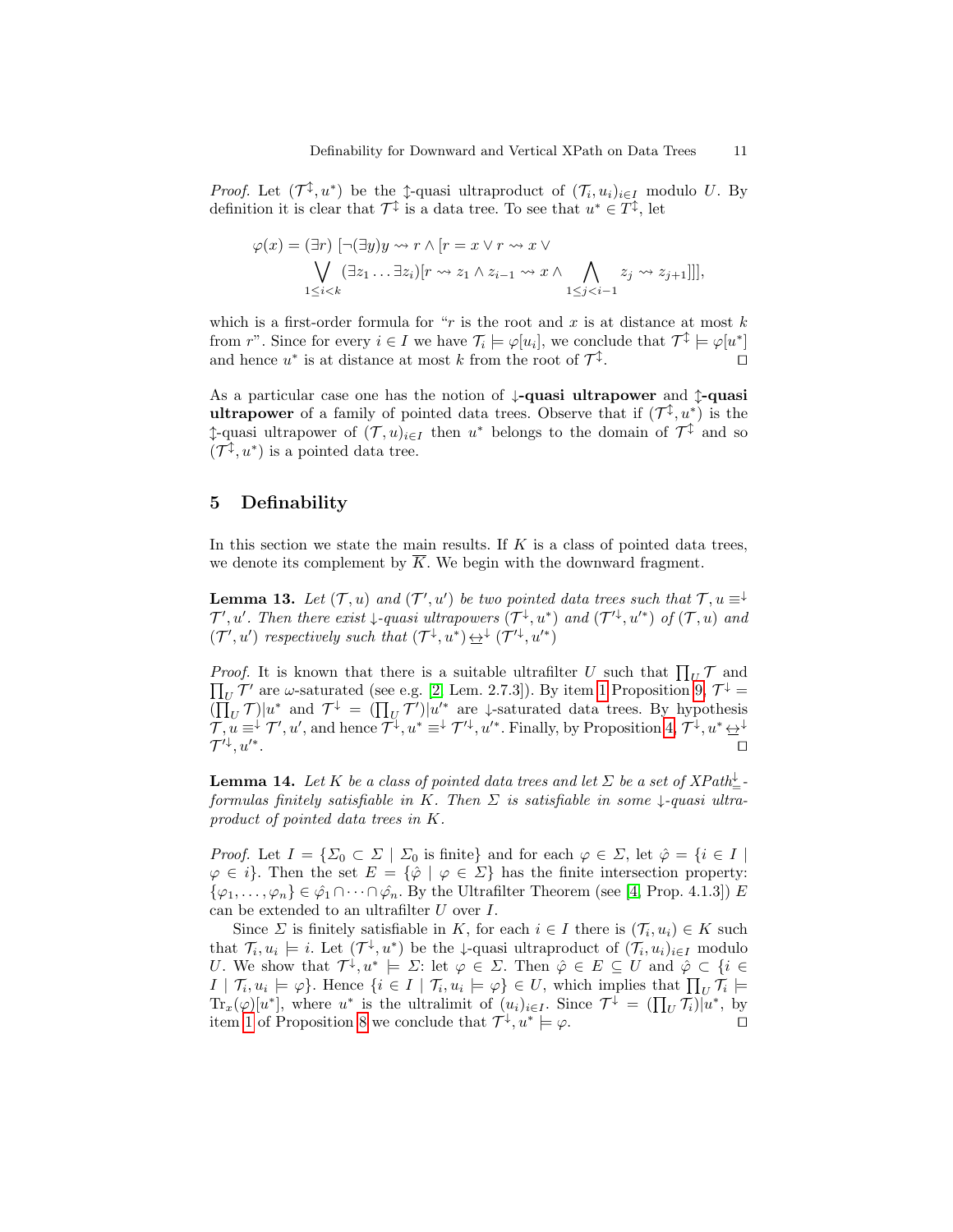**Theorem 15.** Let K be a class of pointed data trees. Then K is definable by a set of  $XPath_{\pm}^{\downarrow}$ -formulas iff K is closed under  $\downarrow$ -bisimulations and  $\downarrow$ -quasi ultraproducts, and K is closed under  $\downarrow$ -quasi ultrapowers.

*Proof.* For  $(\Rightarrow)$ , suppose that K is definable by a set of XPath<sup>1</sup><sub>=</sub>-formulas. By Theorem [1](#page-4-4) it is clear that K is closed under  $\downarrow$ -bisimulations. By the fundamental theorem of ultraproducts together with item [1](#page-7-1) of Proposition [8](#page-7-2) it is clear that K is closed under  $\downarrow$ -quasi ultraproducts. It is also clear that the fundamental theorem of ultraproducts and the fact that any  $XPath_{\pm}^{\downarrow}$ -formula is expressible in first-order imply that  $\mathcal{T}, u \equiv^{\downarrow} \mathcal{T}^{\downarrow}, u^*$  for any  $(\mathcal{T}^{\downarrow}, u^*)$   $\downarrow$ -quasi ultrapower modulo U, and therefore that  $\overline{K}$  is closed under  $\downarrow$ -quasi ultrapowers.

For  $(\Leftarrow)$ , suppose K is closed under bisimulations and  $\downarrow$ -quasi ultraproducts, and  $\overline{K}$  is closed under  $\downarrow$ -quasi ultrapowers. We show that  $\Gamma = \bigcap_{(\mathcal{T},u) \in K} \mathrm{Th}_{\downarrow}(\mathcal{T}, u)$ defines K. It is clear that if  $(\mathcal{T}, u) \in K$  then  $\mathcal{T}, u \models \Gamma$ .

Now suppose that  $\mathcal{T}, u \models \Gamma$  and consider  $\Sigma = \text{Th}_{\mathbb{L}}(\mathcal{T}, u)$ . Let  $\Delta$  be a finite subset of  $\Sigma$ , and assume that  $\Delta$  is not satisfiable in K. Then  $\neg \wedge \Delta$  is true in every pointed data tree of K, so  $\neg \land \Delta \in \Gamma$ . Therefore  $\mathcal{T}, u \models \neg \land \Delta$  which is a contradiction because  $\Delta \subseteq \Sigma$ . This shows that  $\Sigma$  is finitely satisfiable in K.

By Lemma [14,](#page-10-1)  $\Sigma$  is satisfiable in some  $\downarrow$ -quasi ultraproduct of pointed data trees in K, and since K is closed under  $\downarrow$ -quasi ultraproducts,  $\Sigma$  is satisfiable in K. Then there exists  $(\mathcal{T}', u') \in K$  such that  $\mathcal{T}', u' \models \Sigma$  and therefore  $\mathcal{T}, u \equiv^{\downarrow}$  $\mathcal{T}', u'$ . By Lemma [13,](#page-10-2) there exist  $\downarrow$ -quasi ultrapowers  $(\mathcal{T}^{\downarrow}, u^*)$  and  $(\mathcal{T}'^{\downarrow}, u'^*)$ of  $(\mathcal{T}, u)$  and  $(\mathcal{T}', u')$  respectively such that  $(\mathcal{T}^{\downarrow}, u^*) \leftrightarrow (\mathcal{T}'^{\downarrow}, u'^*)$ . Since K is closed under  $\downarrow$ -bisimulations,  $(\mathcal{T}^{\downarrow}, u^*) \in K$ . Suppose  $(\mathcal{T}, u) \in \overline{K}$ . Since K is closed under  $\downarrow$ -quasi ultrapowers,  $(\mathcal{T}^{\downarrow}, u^*) \in \overline{K}$ , and this is a contradiction. Hence we conclude  $(\mathcal{T}, u) \in K$ .

<span id="page-11-1"></span>**Theorem 16.** Let  $K$  be a class of pointed data trees. Then  $K$  is definable by an  $XPath^\downarrow_\equiv$ -formula iff both K and  $\overline{K}$  are closed under  $\downarrow$ -bisimulations and  $\downarrow$ -quasi ultraproducts.

*Proof.* For  $(\Rightarrow)$  suppose that K is definable by an XPath<sup>1</sup> -formula. By Theo-rem [1](#page-4-4) it is clear that K and  $\overline{K}$  are closed under bisimulations. By the fundamental theorem of ultraproducts together with item [1](#page-7-1) of Proposition [8](#page-7-2) it is clear that K and K are closed under  $\downarrow$ -quasi ultraproducts.

For  $(\Leftarrow)$  suppose K and  $\overline{K}$  are closed under bisimulations and  $\downarrow$ -quasi ultra-products. Then, by Theorem [15,](#page-10-3) there exist sets  $\Gamma_1$  and  $\Gamma_2$  of XPath<sup>1</sup> =-formulas defining K and  $\overline{K}$  respectively. Consider the set of XPath<sup> $\downarrow$ </sup>-formulas  $\Gamma_1 \cup \Gamma_2$ . This set is clearly inconsistent and so, by compactness, there are finite sets  $\Delta_1$ and  $\Delta_2$  such that  $\Delta_i \subseteq \Gamma_i$   $(i = 1, 2)$  and

<span id="page-11-0"></span>
$$
\mathcal{T}, u \models \wedge \Delta_1 \to \neg \wedge \Delta_2 \tag{1}
$$

for any pointed data tree  $(\mathcal{T}, u)$ . We show that  $\varphi = \wedge \Delta_1$  defines K. On the one hand, it is clear that if  $(\mathcal{T}, u) \in K$  then  $\mathcal{T}, u \models \varphi$ . On the other hand, suppose that  $\mathcal{T}, u \models \varphi$ . From [\(1\)](#page-11-0) we conclude  $\mathcal{T}, u \models \neg \wedge \Delta_2$  and so  $\mathcal{T}, u \not\models \Gamma_2$ . Then  $(\mathcal{T}, u) \notin \overline{K}$  as we wanted to prove.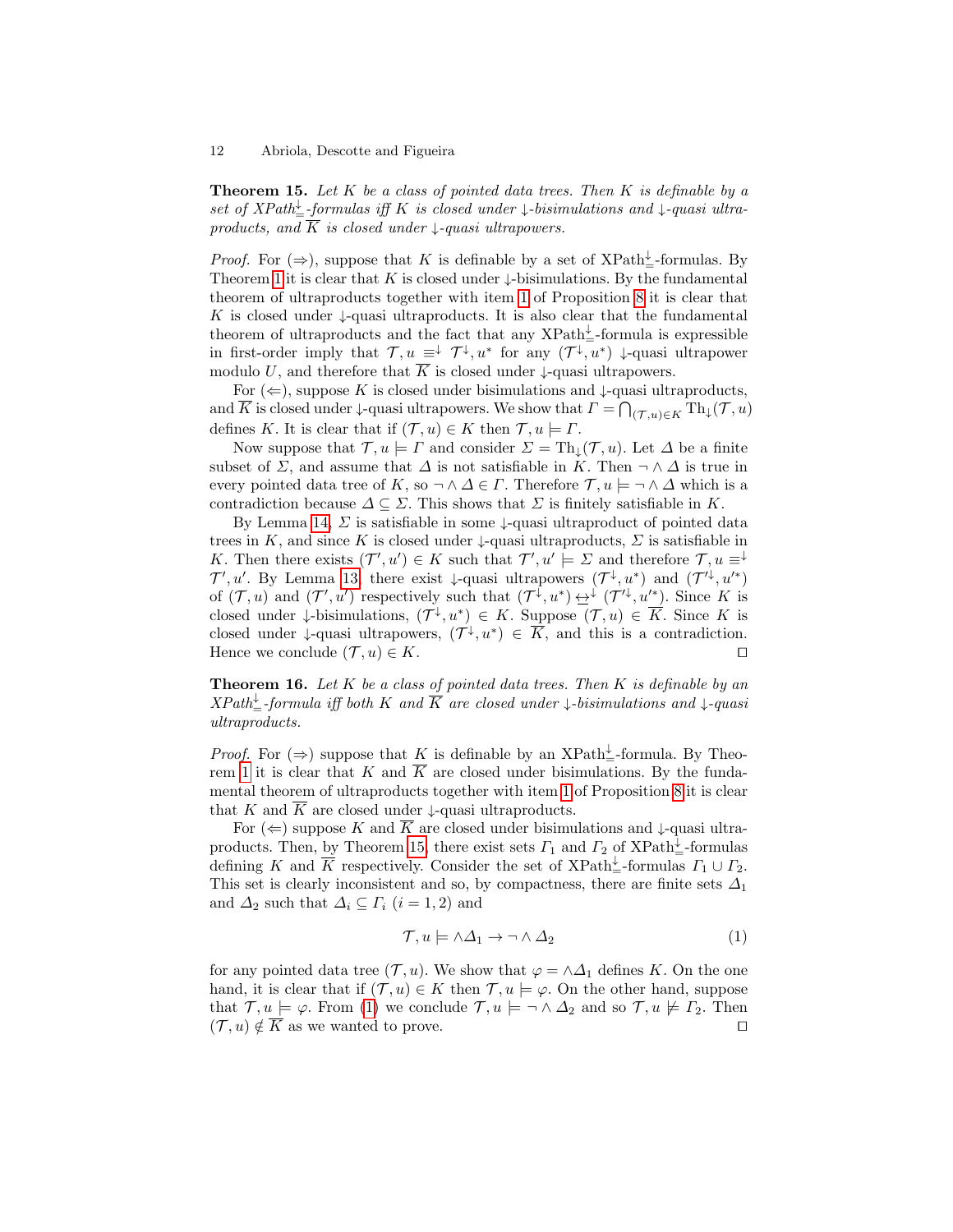In [\[8,](#page-14-3) §3.1.1] a restricted version of  $\downarrow$ -bisimulations, called  $\ell$ -bisimulation, is introduced. It is shown to coincide with the notion of  $\ell$ -equivalence, which informally means indistinguishable by  $XPath_{\pm}^{\downarrow}$  formulas that cannot "see" beyond  $\ell$ 'child'-steps from the current point of evaluation. Like Theorem [16,](#page-11-1) the following result characterizes when a class of pointed data trees is definable by a single  $XPath^{\downarrow}_{=}$ -formula. However, instead of using the rather abstract notion of  $\downarrow$ -quasi ultraproducts, it uses the perhaps more natural notion of  $\ell$ -bisimulation.

<span id="page-12-2"></span>**Theorem 17.** Let  $K$  be a class of pointed data trees. Then  $K$  is definable by a  ${\it formula \ of \ } XPath^\downarrow_{=} \ {\it iff \ } K \ {\it is \ closed \ by \ } \ell\text{-bisimulations for } XPath^\downarrow_{=} \ {\it for \ some \ } \ell\text{.}}$ 

*Proof.* ( $\Rightarrow$ ) is a direct consequence of Theorem [1.](#page-4-4) Let us see ( $\Leftarrow$ ). We know [\[8,](#page-14-3) Cor. 3.2] that  $\{\mathcal{T}', u' \mid \mathcal{T}, u \equiv_{\ell}^{\downarrow} \mathcal{T}', u'\}$  is definable by an XPath<sup>1</sup><sub>=</sub>-formula  $\chi_{\ell, \mathcal{T}, u'}$ of downward depth  $\leq \ell$ . We show that

<span id="page-12-1"></span>
$$
\varphi = \bigvee_{(\mathcal{T},u)\in K} \chi_{\ell,\mathcal{T},u}
$$

defines K. In [\[8,](#page-14-3) Prop. 3.1] it is shown that  $\equiv_{\ell}^{\downarrow}$  has finite index, and therefore the above disjunction is equivalent to a finite one. On the one hand, if  $\mathcal{T}', u' \in K$ then it is clear that  $\mathcal{T}', u' \models \chi_{\ell, \mathcal{T}', u'}$  and so  $\mathcal{T}', u' \models \varphi$ . On the other hand, we have  $\mathcal{T}', u' \models \varphi$  iff there is  $(\mathcal{T}, u) \in K$  such that  $\mathcal{T}', u' \models \chi_{\ell, \mathcal{T}, u}$  iff there is  $(\mathcal{T}, u) \in K$  such that  $\mathcal{T}, u \leftrightarrow^{\downarrow}_{\ell} \mathcal{T}', u'$ . Hence since K is closed under  $\leftrightarrow^{\downarrow}_{\ell}$ , if  $\mathcal{T}', u' \models \varphi$  we have  $\mathcal{T}', u' \in K$ .

We turn to the vertical fragment.

**Lemma 18.** Let  $(\mathcal{T}, u)$  and  $(\mathcal{T}', u')$  be two pointed data trees such that  $\mathcal{T}, u \equiv^{\hat{\downarrow}}$  $\mathcal{T}', u'$ . Then there exist  $\downarrow$ -quasi ultrapowers  $(\mathcal{T}^{\updownarrow}, u^*)$  and  $(\mathcal{T}'^{\downarrow}, u'^*)$  of  $(\mathcal{T}, u)$  and  $(\mathcal{T}', u')$  respectively such that  $(\mathcal{T}^{\updownarrow}, u^*) \underline{\leftrightarrow}^{\updownarrow} (\mathcal{T}'^{\updownarrow}, u'^*)$ 

Proof. The proof is analogous to the proof of Lemma [13](#page-10-2) but using item [2](#page-8-3) instead of item [1](#page-8-0) of Proposition [9](#page-7-4) and Proposition [6](#page-6-3) instead of Proposition [4.](#page-5-2)  $\Box$ 

<span id="page-12-0"></span>**Lemma 19.** Let K be a class of k-bounded pointed data trees and let  $\Sigma$  be a set of  $XPath_{\equiv}^{\updownarrow}$ -formulas finitely satisfiable in K. Then  $\Sigma$  is satisfiable in some l-quasi ultraproduct of pointed data trees in K.

*Proof.* The proof is analogous to the proof of Lemma [14](#page-10-1) but taking  $\hat{\mathcal{L}}$ -quasi ultraproducts instead of ↓-quasi ultraproducts and using item [2](#page-7-3) instead of item [1](#page-7-1) of Proposition [8.](#page-7-2) To apply this Proposition, one has to note that  $u^* \in \mathcal{T}^{\updownarrow}$  since the  $\mathcal{T}_i, u_i$  are k-bounded pointed.

In the next two theorems, the universe of pointed data trees is restricted to those which are  $k$ -bounded (for any fixed  $k$ ). Therefore, the operations of closure and complement must be taken with respect to this universe.

<span id="page-12-3"></span>**Theorem 20.** Over k-bounded pointed data trees:  $K$  is definable by a set of  $XPath^{\updownarrow}_{=}$ -formulas iff K is closed under  $\updownarrow$ -bisimulations and  $\updownarrow$ -quasi ultraproducts, and  $\overline{K}$  is closed under  $\uparrow$ -quasi ultrapowers.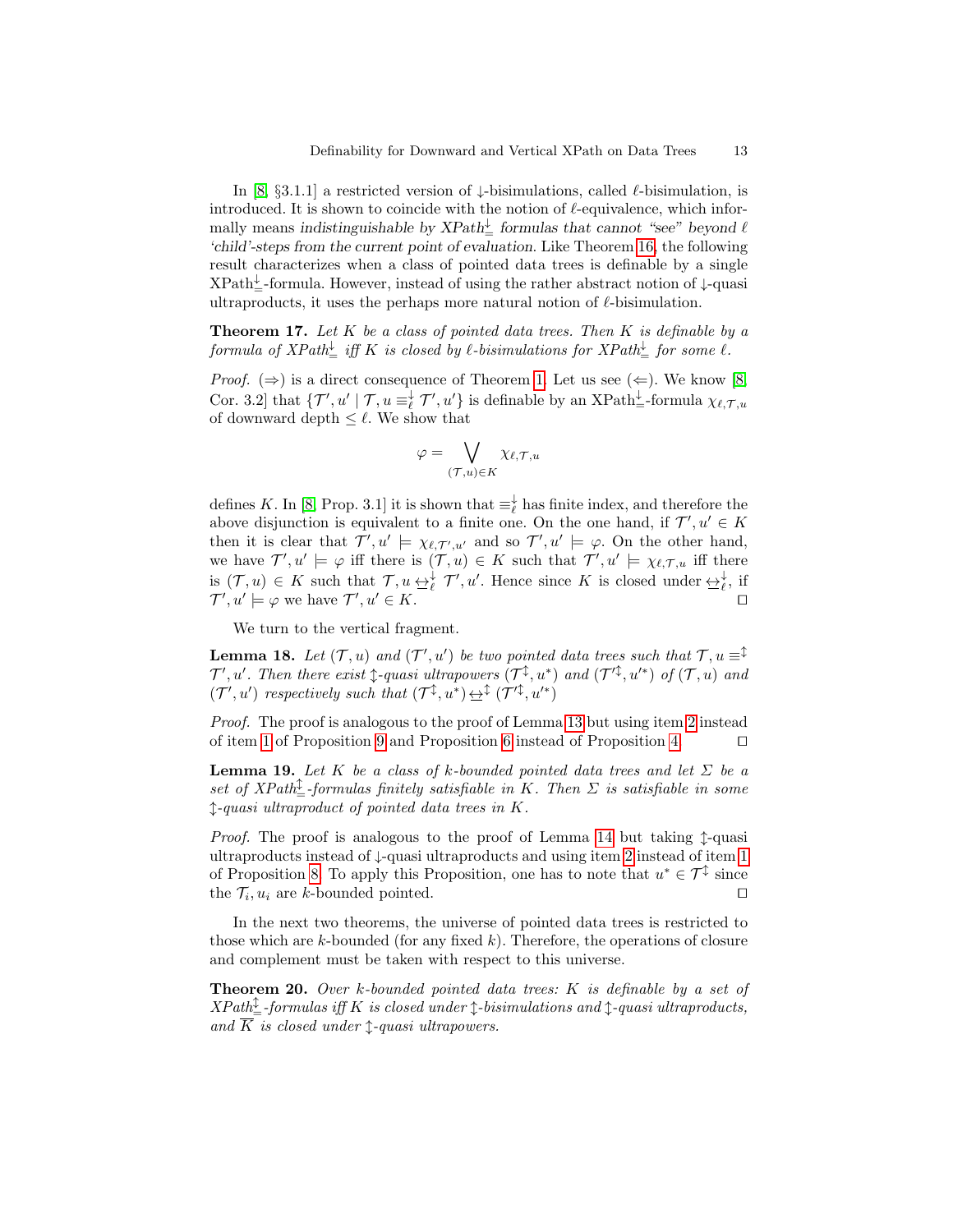Proof. The proof is analogous to the proof of Theorem [15](#page-10-3) but replacing pointed data trees for k-bounded pointed data trees and every occurrence of  $\downarrow$  for  $\uparrow$ . Also, for  $(\Rightarrow)$ , one has to use item [2](#page-7-3) instead of item [1](#page-7-1) of Proposition [8](#page-7-2) and for  $(\Leftarrow)$ , Lemmas [19](#page-12-0) and [18](#page-12-1) instead of Lemmas [14](#page-10-1) and [13.](#page-10-2)

<span id="page-13-1"></span>**Theorem 21.** Over k-bounded pointed data trees: K is definable by an XPath $\frac{1}{2}$ formula iff both K and  $\overline{K}$  are closed under 1-bisimulations and 1-quasi ultraproducts.

As in Theorem [17,](#page-12-2) one can also restate Theorem [21](#page-13-1) in terms of  $(r, s, k)$ -bisimulations for  $XPath_{\equiv}^{\updownarrow}$  (see [\[8,](#page-14-3) §3.2.3] for a definition).

**Theorem 22.** Let  $K$  be a class of pointed data trees. Then  $K$  is definable by a  ${\it formula of}~XPath^{\hat\updownarrow}_\equiv ~iff~K~~is~closed~by~ (r,s,k)~-bisimulations~for~XPath^{\hat\downarrow}_\equiv~for~some~$ r, s, k.

# <span id="page-13-0"></span>6 Future Research and Applications

In this work we introduced new tools for showing definability results for the downward and vertical fragments of XPath with (in)equality tests over data trees. The general road to prove these theorems themselves is somewhat similar to the one used for the basic modal logic BML (namely, a detour to first-order), but the new concepts (and their interactions) needed to be used in the context of XPath<sub>=</sub> are more sophisticated. The notions of  $\downarrow$ -saturation and  $\uparrow$ -saturation are more refined than the usual notions of BML, as they need to take care of the (in)equality tests over the data. Another difference with respect to the models of BML, namely Krike models, is that models of  $XPath<sub>=</sub>$  are trees (in particular, connected) and so they are not closed under ultraproducts. Thus the notions of ↓-quasi and l-quasi ultraproducts arise. These are variants of the classical first-order ultraproducts, and they are, of course, absent in the BML framework.

Our development may be useful for showing other basic model theoretical results such as separation or interpolation of  $XPath_{\equiv}^{\downarrow}$  and  $XPath_{\equiv}^{\updownarrow}$ . We plan to study those and other properties using the tools introduced in this work.

An interesting question is what can be said about other fragments of  $XPath$ such as  $XPath_{\equiv}^{\downarrow\downarrow*}$  ('child' and 'descendant' axes) or  $XPath_{\equiv}^{\uparrow\downarrow*}$  ('child', 'parent', 'descendant' and 'ancestor' axes). As it is mentioned in [\[8,](#page-14-3) §5], the bisimulation notions of these two fragments correspond to those for  $XPath_{\equiv}^{\downarrow}$  and  $XPath_{\equiv}^{\updownarrow}$ respectively. However, in the case of  $\widehat{XPath}^{\downarrow\downarrow*}_{\equiv}$  and  $\widehat{XPath}^{\downarrow\downarrow*}_{\equiv}$ , the connection to first-order logic is not clear, as we cannot express transitive closure.

We finish with some applications:

Example 23. Let K be the class of pointed data trees  $(\mathcal{T}, u)$  where u is the root of  $\mathcal T$  and  $\mathcal T$  has some node labeled a. On the one hand, K is definable by a first-order  $\sigma$ -sentence. On the other, K is closed under XPath<sup> $\hat{\updownarrow}$ </sup>-bisimulations but not closed under  $\uparrow$ -quasi ultraproducts: for  $i \in \mathbb{N}$  define  $\mathcal{T}_i$  as any tree of height i whose only node labeled a is at distance i from the root, and define  $u_i$